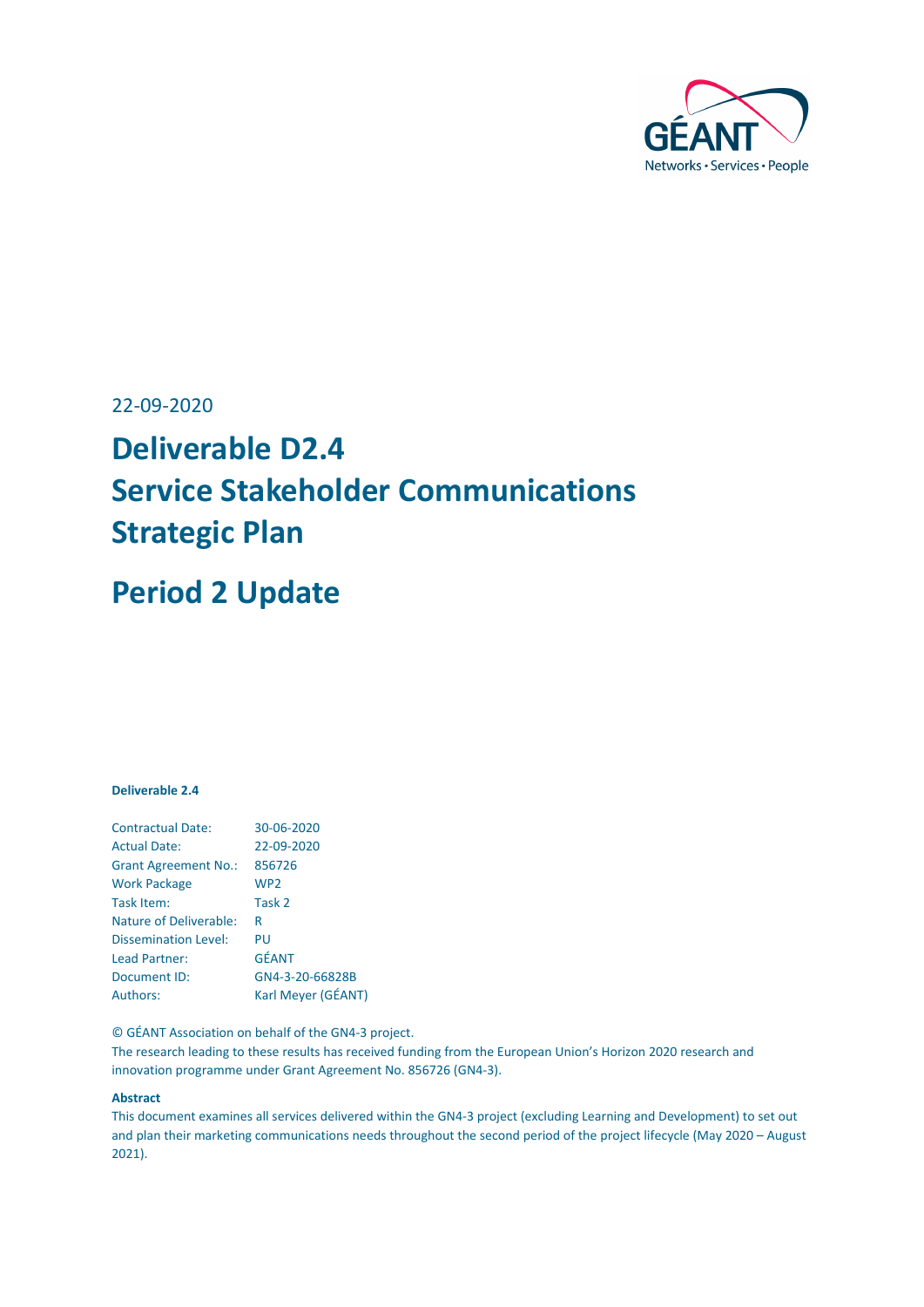

# **Table of Contents**

|            | <b>Executive Summary</b> |                     |                                               | $\mathbf{1}$   |
|------------|--------------------------|---------------------|-----------------------------------------------|----------------|
| 1          | Introduction             |                     |                                               | $\overline{2}$ |
| 2          |                          |                     | <b>Stakeholder Groupings and Tracks</b>       | 3              |
|            | 2.1                      |                     | Stakeholder Types                             | 3              |
|            | 2.2                      |                     | <b>Types of Communication</b>                 | 4              |
|            |                          | 2.2.1               | <b>Functional Communications</b>              | 6              |
|            |                          | 2.2.2               | <b>Promotional Communications</b>             | 6              |
| 3          |                          |                     | Stakeholder Communications Strategy and Plans | $\overline{7}$ |
|            | 3.1                      |                     | WP4 Online Services Plan                      | 7              |
|            |                          | 3.1.1               | <b>Marketing Activities Summary</b>           | 11             |
|            | 3.2                      |                     | WP5 Trust and Identity Plan                   | 12             |
|            |                          | 3.2.1               | <b>Marketing Activities Summary</b>           | 12             |
|            | 3.3                      |                     | WP6/WP7 Connectivity Services Plan            | 14             |
|            |                          | 3.3.1               | <b>Marketing Activities Summary</b>           | 14             |
|            | 3.4                      | <b>WP8 Security</b> |                                               | 16             |
| 4          | Conclusions              |                     |                                               | 17             |
| References |                          |                     |                                               | 18             |
| Glossary   |                          |                     |                                               | 18             |

# **Table of Figures**

| Figure 1.1: Service Groupings and WP mapping |   |
|----------------------------------------------|---|
| Figure 2.1: Stakeholder groups               |   |
| Figure 2.2: Communication "tracks"           | 4 |
| Figure 2.3: AIDA Marketing Process           | 5 |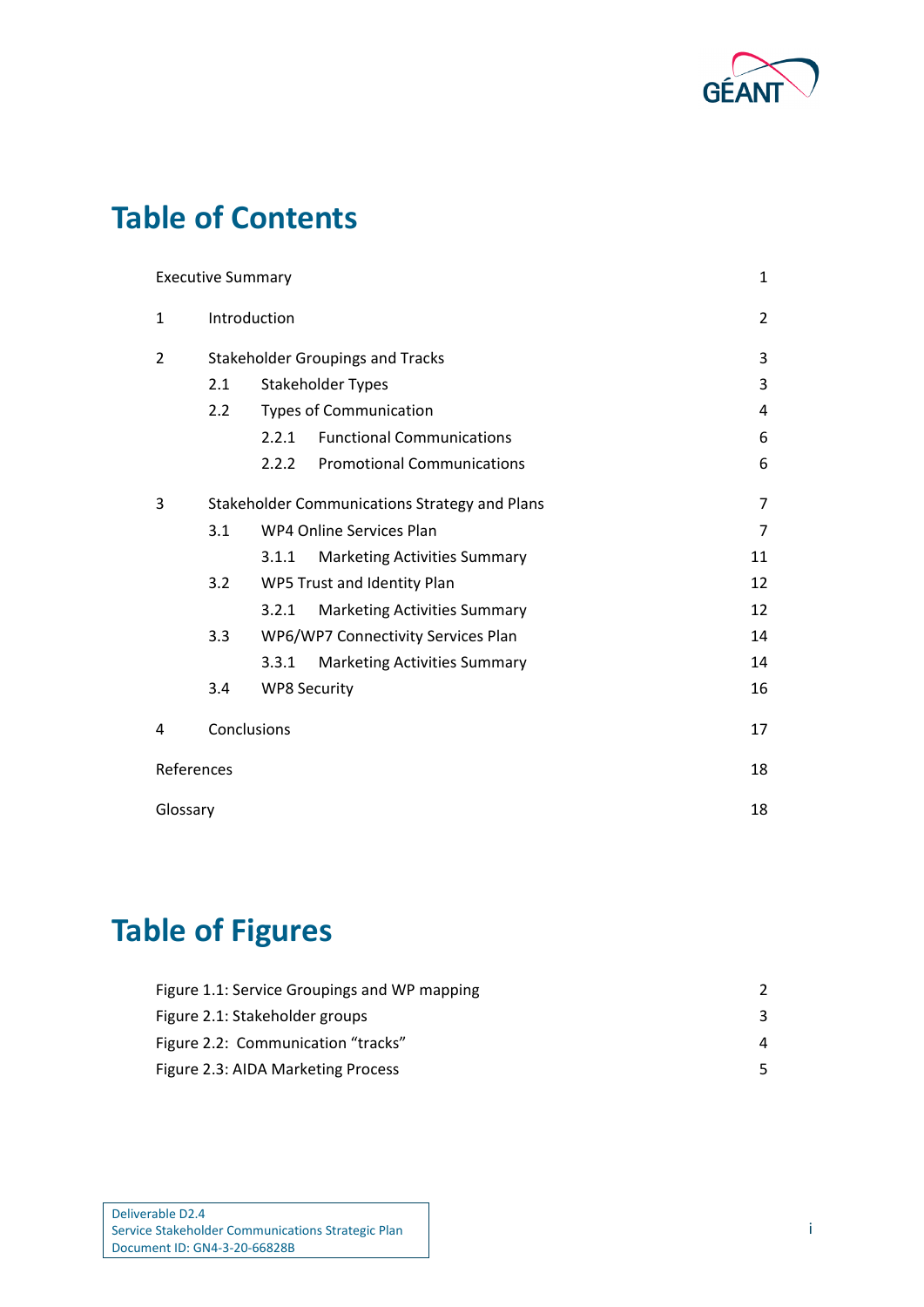

# **Table of Tables**

| Table 3.1: WP4 Service Portfolio           |                 |
|--------------------------------------------|-----------------|
| Table 3.1: WP4 stakeholder engagement plan | 10              |
| Table 3.2: WP5 Service Portfolio           | 12 <sup>°</sup> |
| Table 3.3: WPs 6/7 Service Portfolio       | 14              |
| Table 3.4: WP8 Service Portfolio           | 16.             |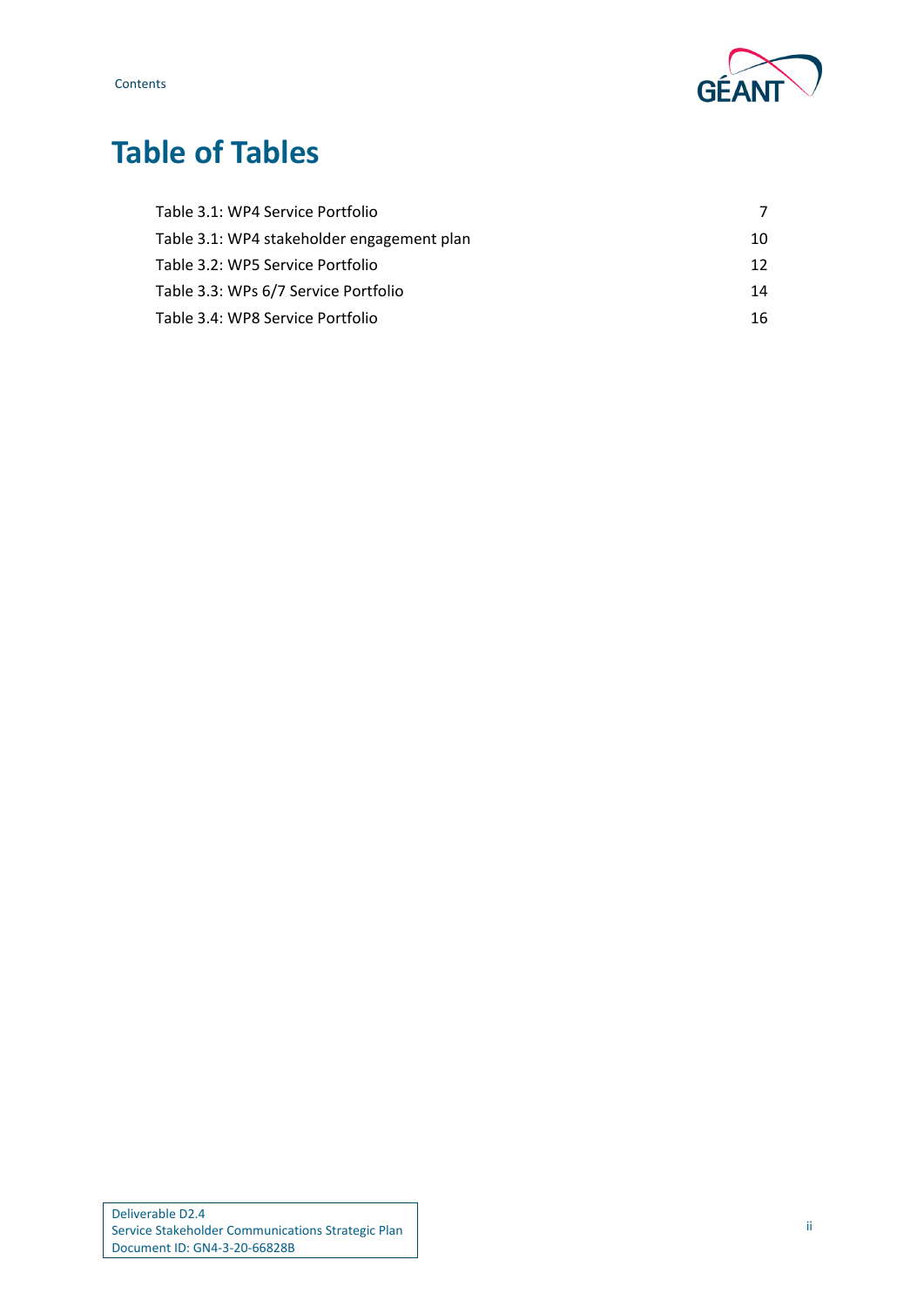

# <span id="page-3-0"></span>**Executive Summary**

This report is the periodic update of the Work Package 2 Service Stakeholder Communications Strategic Plan. As such, it includes any incremental changes to the previously published Period 1 Strategic Plan [\[D2.2\]](#page-20-2), reflecting any changes in service implementation and any differences in focus going forward in Period 2 of the project (May 2020 – August 2021).

GÉANT occupies a complicated marketing landscape with a wide range of products and services and a diverse set of stakeholders. In addition, marketing support for most of its services involves technical support as well as the promotion of broader user awareness.

As a result, GÉANT has developed a twin-track marketing support approach with clearly defined Functional and Promotional channels and materials.

Core stakeholder audiences and marketing and support needs have been identified for each service family and, where appropriate, each individual service. In this way, GÉANT can ensure that its messaging is focused and targeted in such a way as to best support awareness and uptake of its services.

It should be noted that, owing to the COVID-19 epidemic heavily restricting travel from early March 2020 and impacting greatly on the implementation of the GN4-3N project, a number of service implementations were brought forward and others delayed. Therefore, the strategic plans detailed below will highlight these services even where the work was completed prior to May 2020.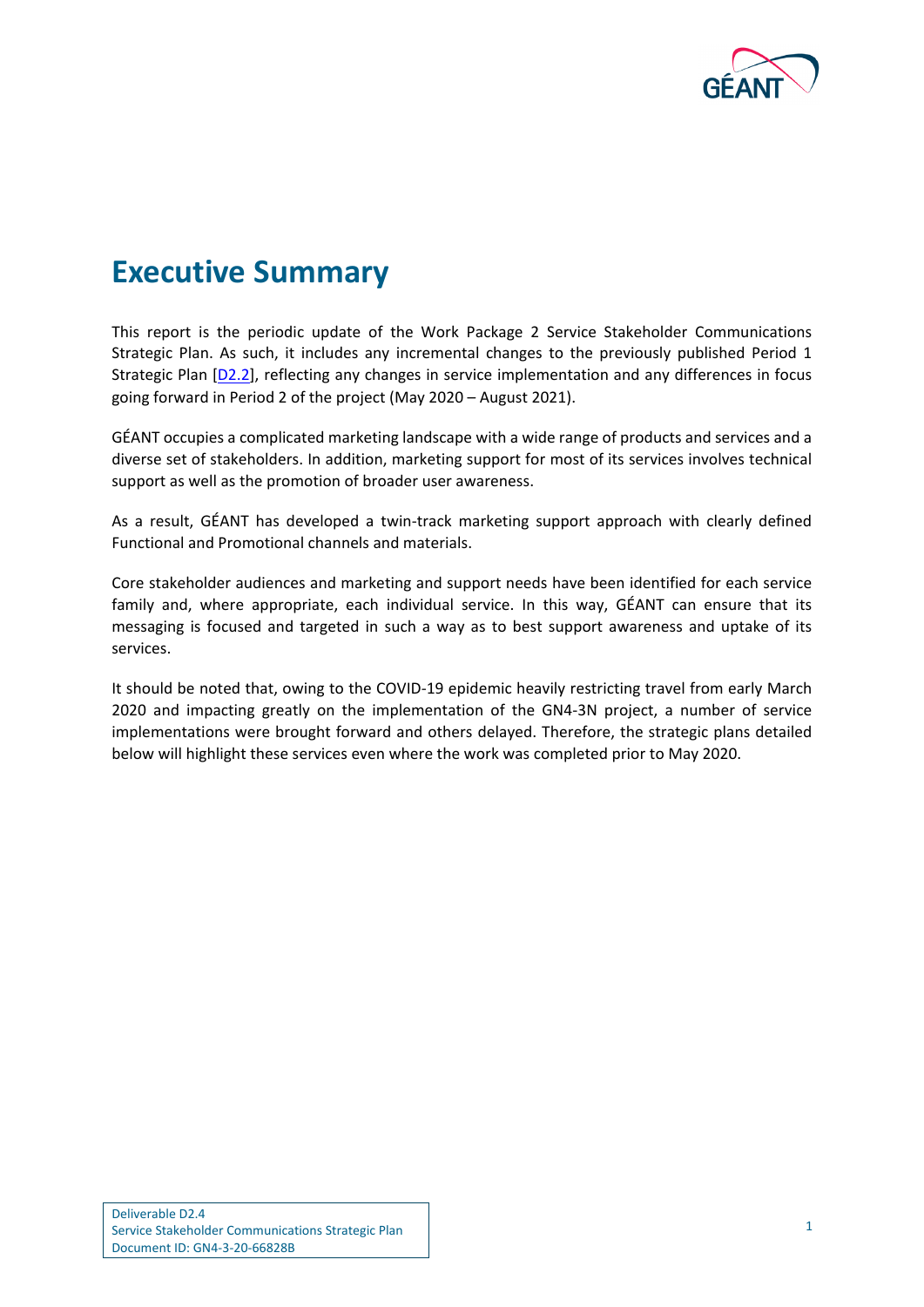

## <span id="page-4-0"></span>**<sup>1</sup> Introduction**

The GÉANT project provides a wide range of services to the R&E community, in the areas of:

- Networking and Network Management.
- Trust and Identity.
- Online (Cloud) Services.
- Security.
- Learning and Development (outside the scope of Product and Services Marketing).

These five groupings align with GN4-3 project work packages as illustrated below:



#### <span id="page-4-1"></span>Figure 1.1: Service Groupings and WP mapping

Each of these service groupings have a target user group (and in some cases multiple groups), therefore different communication strategies which cover all constituent stakeholders must be developed. This means a target stakeholder group hasto be defined and a marketing/communications plan developed accordingly for each service in order to ensure that suitable tailored messages and calls-to-action are developed.

This document examines all services delivered within the GN4-3 project (excluding Learning and Development) to set out and plan their marketing communications needs throughout the second period of the project lifecycle (May 2020 – September 2021). This planning will not only address the stakeholder groupings but also recommendations on the use of different media, channels and platforms (on- and offline) used for communications.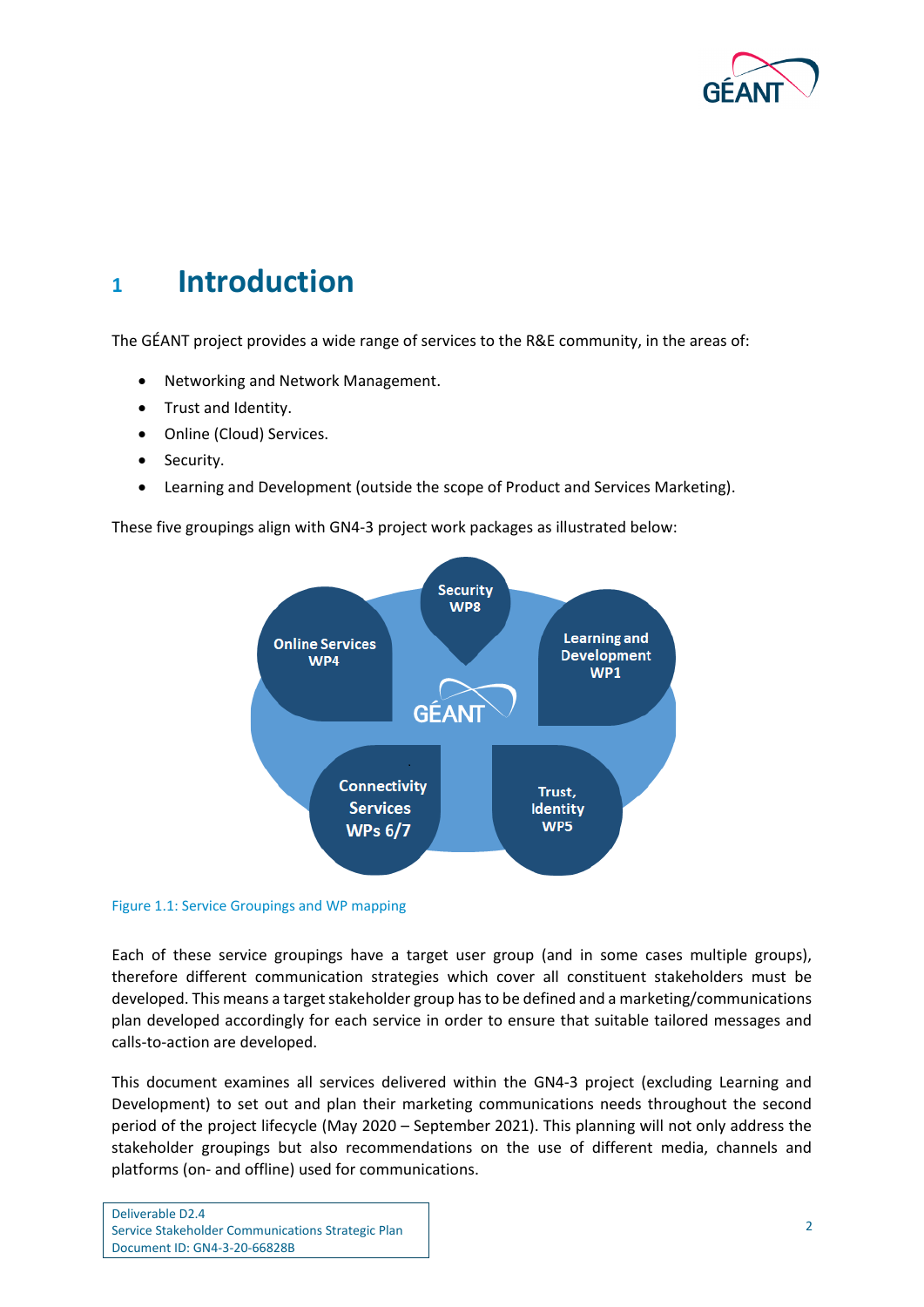

## <span id="page-5-0"></span>**<sup>2</sup> Stakeholder Groupings and Tracks**

## <span id="page-5-1"></span>**2.1 Stakeholder Types**

GÉANT operates in a complex environment with a wide range of stakeholder groups. These include Primary and Secondary Stakeholders, shown in [Figure 2.1](#page-5-2) below. The Secondary Stakeholders' main communication channel is via the Primary Stakeholders; however they also have direct visibility of some communication channels and messages.

For example, National Government Stakeholders will have a primary communication channel through their respective NREN but will also be able to see all public communication channels. This means that consistency of messaging is crucial and GÉANT should be aware of the potential that these secondary stakeholders will be viewing communications materials. This is particularly relevant for Campus and Institutional Stakeholders, who have a commercial/contractual relationship with their NREN, so that it is very important that any GÉANT communications do not conflict with the messaging delivered by the NRENs.



<span id="page-5-2"></span>Figure 2.1: Stakeholder groups

Deliverable D2.4 Service Stakeholder Communications Strategic Plan Document ID: GN4-3-20-66828B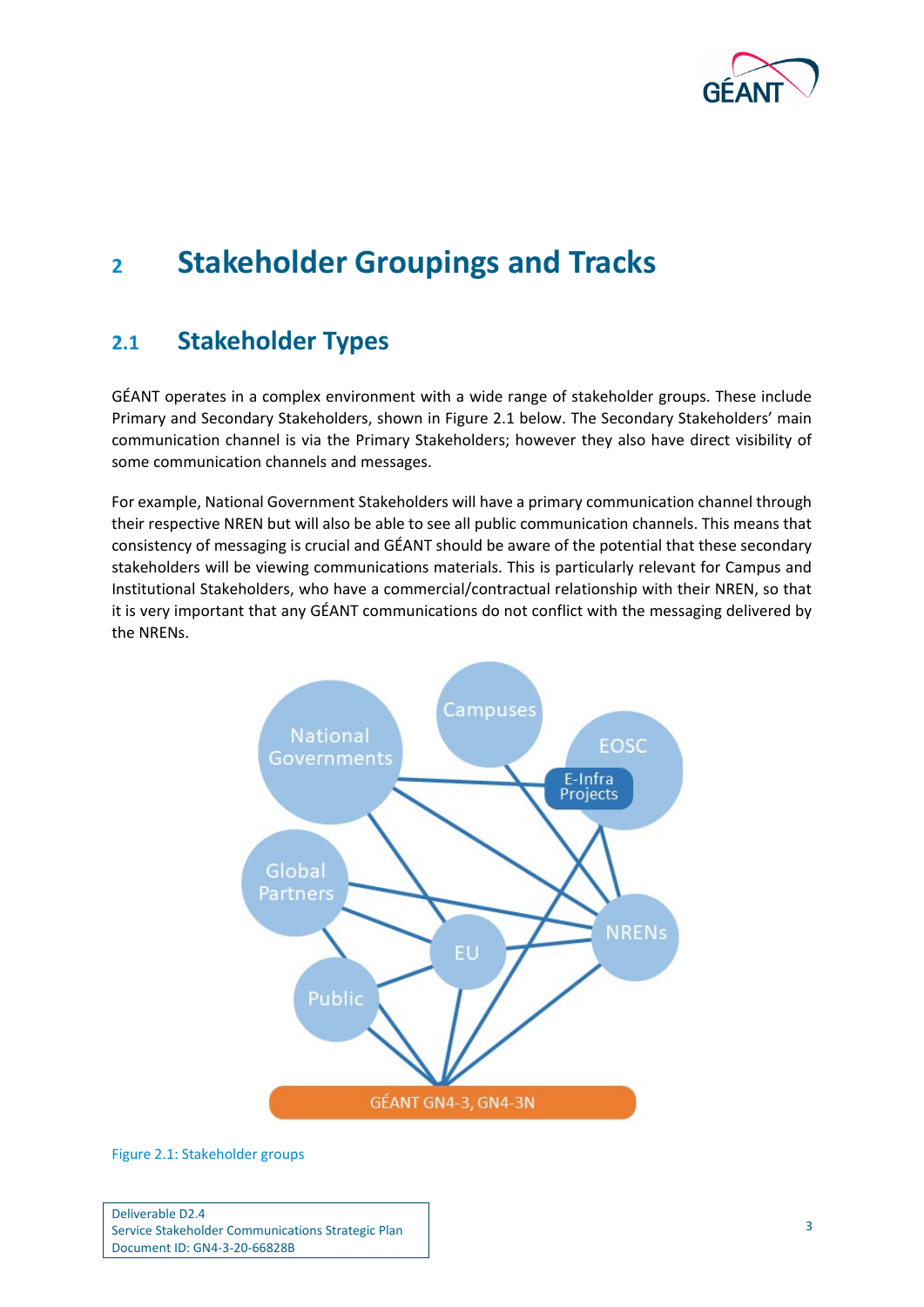

This addressing of secondary stakeholders (such as institutions and end users) can result in an additional layer of messaging across the community that may complicate communications. NRENs (the largest primary stakeholder group) have a vital role in providing end-user communications and any GÉANT actions must complement rather than conflict with their messaging.

Achieving this balance is further complicated by the fact that within the NREN community there are different marketing philosophies and capabilities which, combined, can result in GÉANT having to take a lowest common denominator approach to promotional/end-user communication planning.

All end-user marketing activities therefore need to be managed in such a way as to support NREN activities. For example, this process requires the capacity for marketing materials to be translated and/or co-branded with NRENs. During Period 1 this was successfully accomplished by translating eduroam end-user support materials (and subtitling in the case of the eduroam video) to support local language needs.

## <span id="page-6-0"></span>**2.2 Types of Communication**

In addition to segmentation by service type and stakeholder grouping, service communications are separated into two key communication "tracks":

- Functional communications
- Promotional communications

These two types of communications address the different needs of the stakeholder groupings, as shown in [Figure 2.2.](#page-6-1)

|                                       | <b>Audiences</b>              | <b>Channels</b>        | <b>Content</b>                                 |
|---------------------------------------|-------------------------------|------------------------|------------------------------------------------|
| <b>Promotional</b>                    | Public                        | Websites               | <b>Articles</b>                                |
|                                       | <b>Researchers</b>            | <b>CONNECT</b>         | <b>Videos</b>                                  |
| (benefits and stories - The Why)      | <b>Campuses</b>               | Social media           | <b>Slides</b>                                  |
|                                       | Governments                   | <b>External events</b> | Case studies                                   |
| <b>Twin-track approach</b>            |                               |                        |                                                |
|                                       | <b>Audiences</b>              | <b>Channels</b>        | <b>Content</b>                                 |
| <b>Functional</b>                     | <b>NRENs</b>                  | Intranet               | Service features                               |
| (features and information – The What) | Service implementers          | Wiki                   | Implementation                                 |
|                                       | E-infrastructures<br>Industry | Internal events        | <b>Fact sheets</b><br><b>Technical posters</b> |

<span id="page-6-1"></span>Figure 2.2: Communication "tracks"

For example, technical delivery or support teams within an NREN are more likely to be seeking technical/functional information relating to a service, whereas public or funding stakeholders are more likely to seek impact/result related information.

| Deliverable D2.4                                  |
|---------------------------------------------------|
| Service Stakeholder Communications Strategic Plan |
| Document ID: GN4-3-20-66828B                      |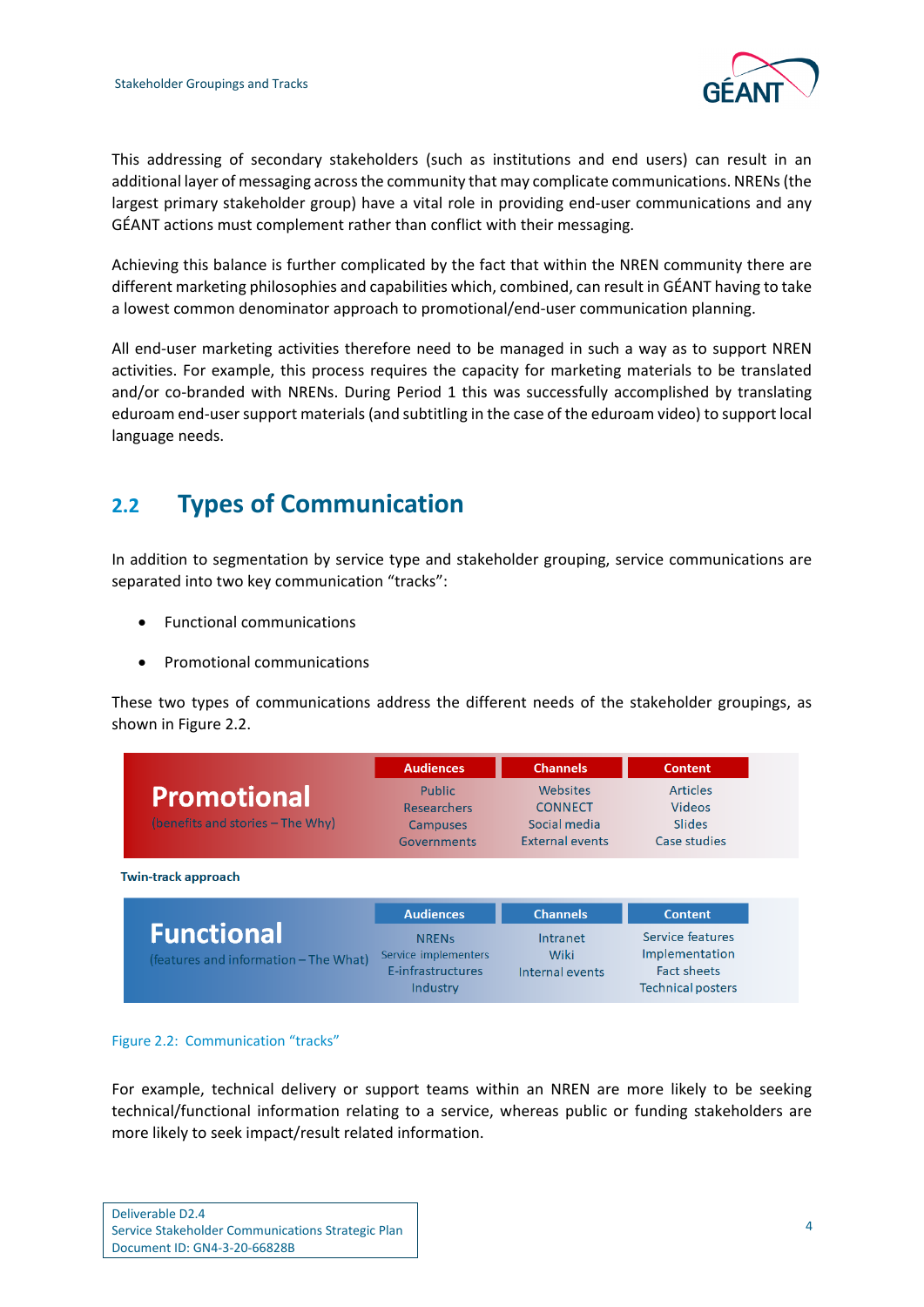

According to the proven AIDA<sup>[1](#page-7-1)</sup> marketing model [\(Figure 2.3\)](#page-7-0), the adoption process for a product or service consists of four distinct phases: Awareness, Interest, Desire, and Action. Each customer/stakeholder progresses through this "funnel". The first step is Awareness; This step introduces the stakeholder to the service/product. By its nature the information needs marketing content to be "pushed" to the user "If they don't know that the service exists, they will not search for it". It also requires very broad information about what the service is and what problem/issue it is solving.

The next stage is Interest; Once the customer is Aware of the service and recognises its value then they will become interested and will actively seek out information. This is likely to be a combination of promotional/commercial and more technical/functional information (as shown in [Figure 2.3\)](#page-7-0): "How will it work for me?" "Is it something we could use?". The Interest stage is followed by the Desire and Action phases. These further confirm with the stakeholder that they need the service. Within the IT sector these phases are likely to revolve around cost/price questions.

The Action phase is the final step in adopting the service and is primarily a face-to-face activity involving account/business development teams. The marketing involvement in this phase is usually limited to ensuring documentation is prepared correctly so that the service adoption can proceed easily and smoothly.



#### <span id="page-7-0"></span>Figure 2.3: AIDA Marketing Process

With reference to GÉANT's marketing needs, the first two phases of the AIDA concept can be mapped to its Promotional activities and the last two phases to its Functional activities as previously detailed in Figure 2.2. This linkage between the marketing types and the needs of an adoption process provides a framework that GÉANT can use to plan its marketing activities.

<span id="page-7-1"></span> $1$  Awareness, Interest, Desire, Action – relating to the stages of product/service selection and adoption.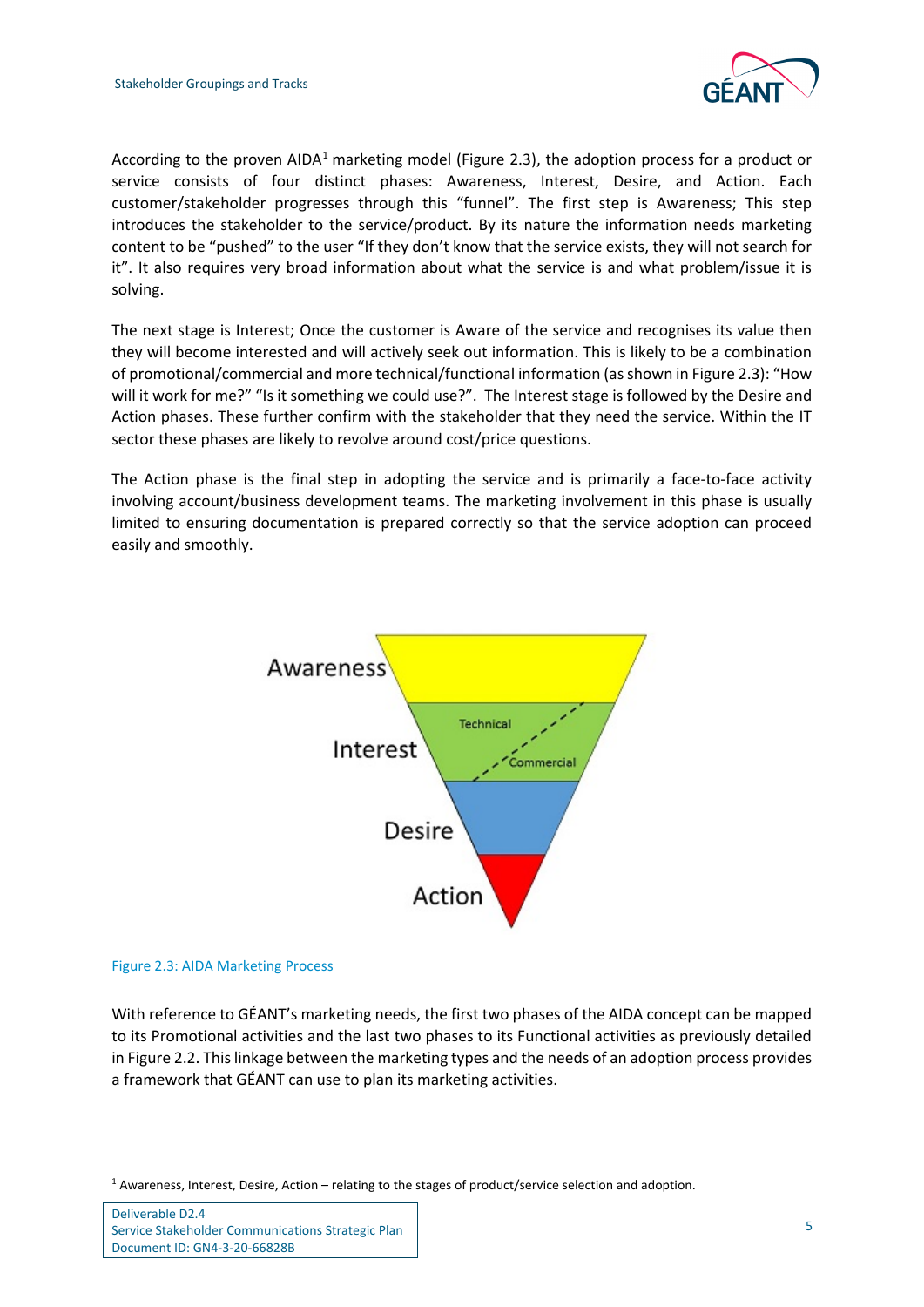

## <span id="page-8-0"></span>**2.2.1 Functional Communications**

The functional communications track includes technical service descriptions, technical case studies, training webinars, service order forms, and the channels and platforms used to host these communications.

The audience stakeholders for this type of communications will tend to be the technical teams within the NREN communities looking to adopt a new service or to further their understanding of an existing service or a new service functionality.

## *Applicable Service Types*

All services within the GÉANT portfolio will require a range of functional communications materials and activities focused on their specific user groups.

## <span id="page-8-1"></span>**2.2.2 Promotional Communications**

Promotional communications help potential users understand in broad terms what a service does, but primarily focus on the reasons why a service is useful and valuable.

These communications are aimed at a wider, primarily non-technical audience, though technical audiences may also use this information in the early stages of their selection/investigation process (Awareness and Interest elements of the AIDA marketing process).

## *Applicable Service Types*

In general, service types that this form of communications would be used for are those with a clear end-user applicability. In the case of GÉANT services, these are primarily those using the "edu" prefix, including established services such as eduroam and eduGAIN and newer ones such as eduVPN.

However, the WP4 Online Services portfolio also requires a range of awareness-raising informational services to be provided to secondary stakeholders and end users. Therefore, all these services will require at least a minimum amount of dedicated promotional material.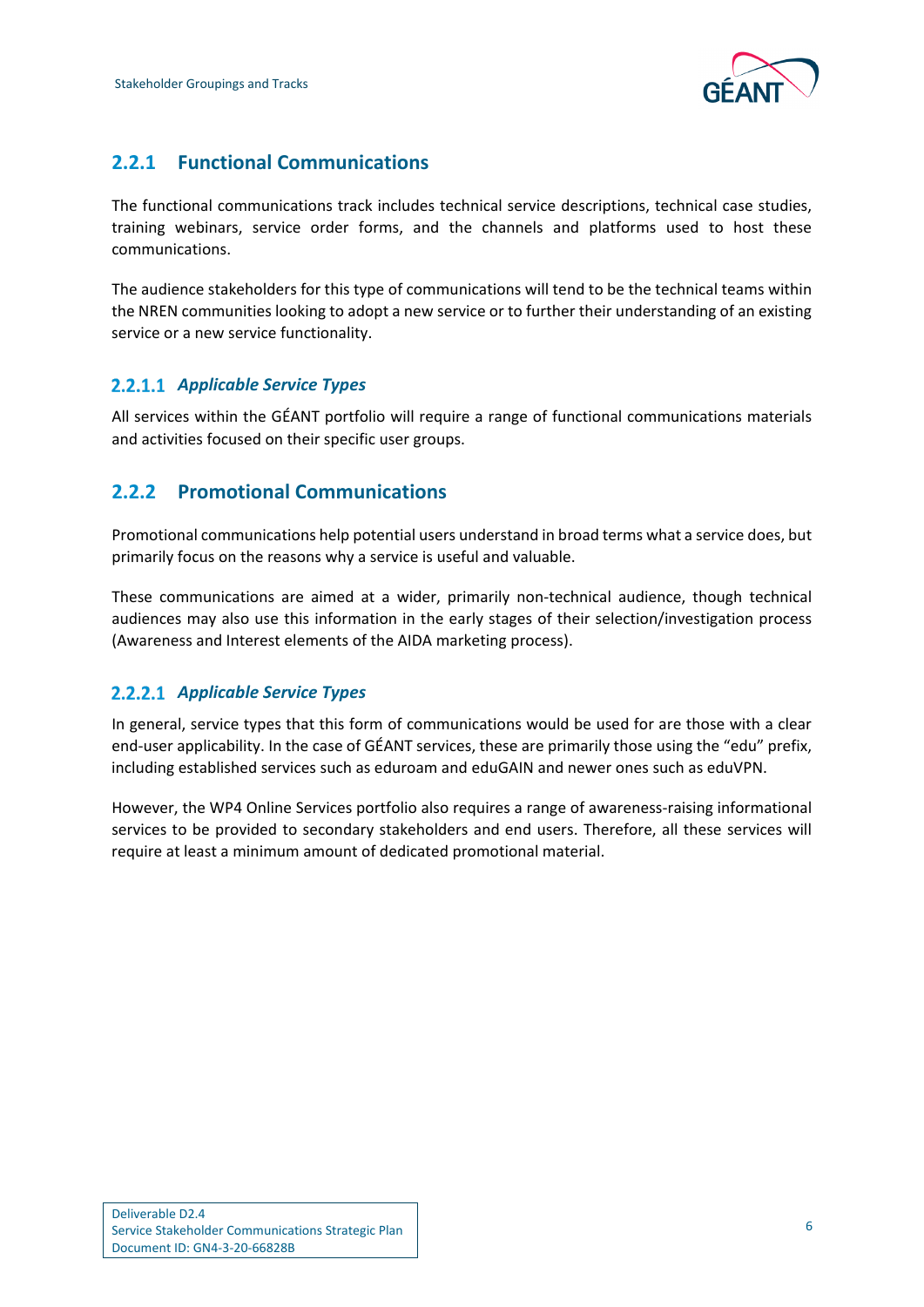

# <span id="page-9-0"></span>**<sup>3</sup> Stakeholder Communications Strategy and Plans**

The previous section introduced GÉANT's overall conceptual strategy for service communications and the division of communications and marketing into two Promotional and Functional strands, and how communications are streamlined and focused on different aspects of the adoption process in line with the AIDA model.

By defining and clarifying this approach it is possible to then identify what marketing activities should be applied for the promotion of each service depending on what stage in the adoption cycle they are at. Specific communications plans have been created in conjunction with the service owners to understand the particular needs of their key user stakeholders and tailor communications accordingly.

These plans were developed in the first six months of GN4-3 to promote and support current and estimated future service developments in the first 24 months of the project. Each Service Work Package has a separate plan focused on the specific stakeholder profiles identified. These plans will be reviewed and updated throughout this period to ensure that they continue to be aligned with any new developments and adjustments to service schedules.

## <span id="page-9-1"></span>**3.1 WP4 Online Services Plan**

| <b>Service</b>                                                       | <b>Period 2 Plan</b>                                                                                  |
|----------------------------------------------------------------------|-------------------------------------------------------------------------------------------------------|
| laaS Framework and Preferential<br>Quotations of commercial services | Incremental changes/refreshes prior to OCRE                                                           |
| <b>OCRE Framework services</b>                                       | Supplier and NREN communications during tendering process and<br>after handover from the OCRE project |
| Videoconferencing<br>Framework<br>services (for NRENs only)          | communications until July 2021 when Framework<br>NREN<br>Agreements end                               |
| Web-RTC (eduMEET)                                                    | Service in full production from November 2020 (deferred from<br>spring 2020 due to COVID-19)          |
| 1 <sup>st</sup> Community Clouds offering                            | NREN communications from November 2020                                                                |

WP4's online services are listed i[n Table 3.1](#page-9-2) below.

<span id="page-9-2"></span>Table 3.1: WP4 Service Portfolio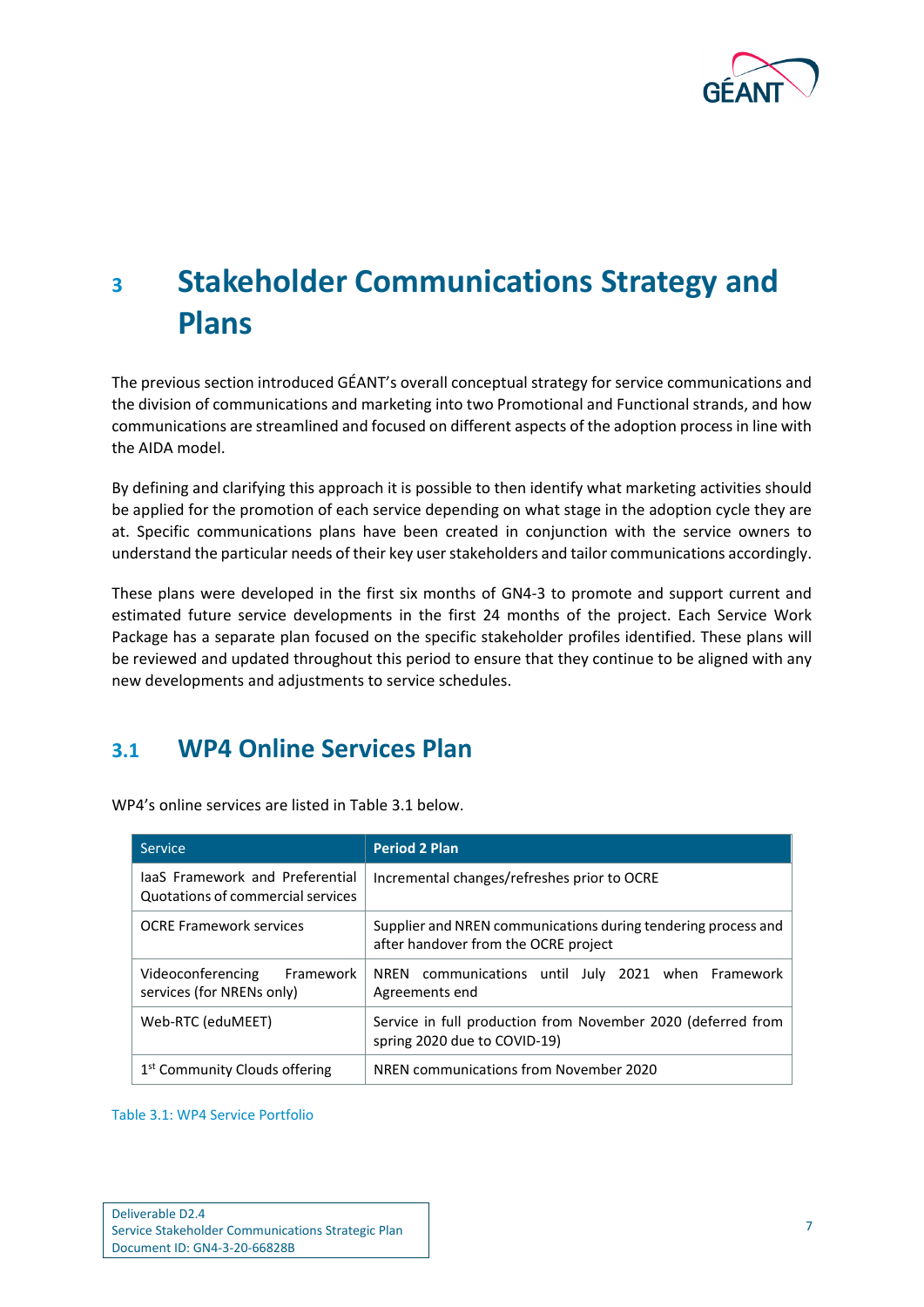

The primary stakeholders for these services are:

#### NRENs

- Cloud service delivery managers (CSDMs).
- Decision makers.
- GN4-3 participants.
- Global NRENs as Global Cloud Group.

### GÉANT

- Management.
- Project Management Board.
- Special Interest Groups & Task Forces (SIG-CISS, SIG-MSP, SIG-Marcomms, SIG-TNE, TF-EDU).

### R&E Institutions and Buyer Groups

- Cloud service providers, suppliers and operators.
- Research infrastructures, programs and projects (EGI, EOSC).
- Policy makers (EC, national governments and governmental bodies).

Stakeholder engagement is essential for WP4 for the purposes of:

#### **Outreach**

- Establishing and managing the CSDMs community, securing resources.
- Informing the community of offerings and benefits and options how to consume.
- Stimulating use of the GÉANT cloud offers.
- Collaboration on clouds.
- interaction with economic operators, R&E community (NRENs, institutions, researchers, teachers), GÉANT internal teams.

### Uptake and Usage

- Aggregating demand and requirements (volume of services, legal, national)
- Advice & support on transitioning to the cloud and using the GÉANT cloud portfolio (including GÉANT helpdesk function).
- Getting feedback for case studies as examples for the uptake, helping and making the adoption support more efficient.

### Forecast and Monitoring

- Planning future work.
- Feedback from institutions to suppliers.
- Overview of NRENs cloud services and legal issues.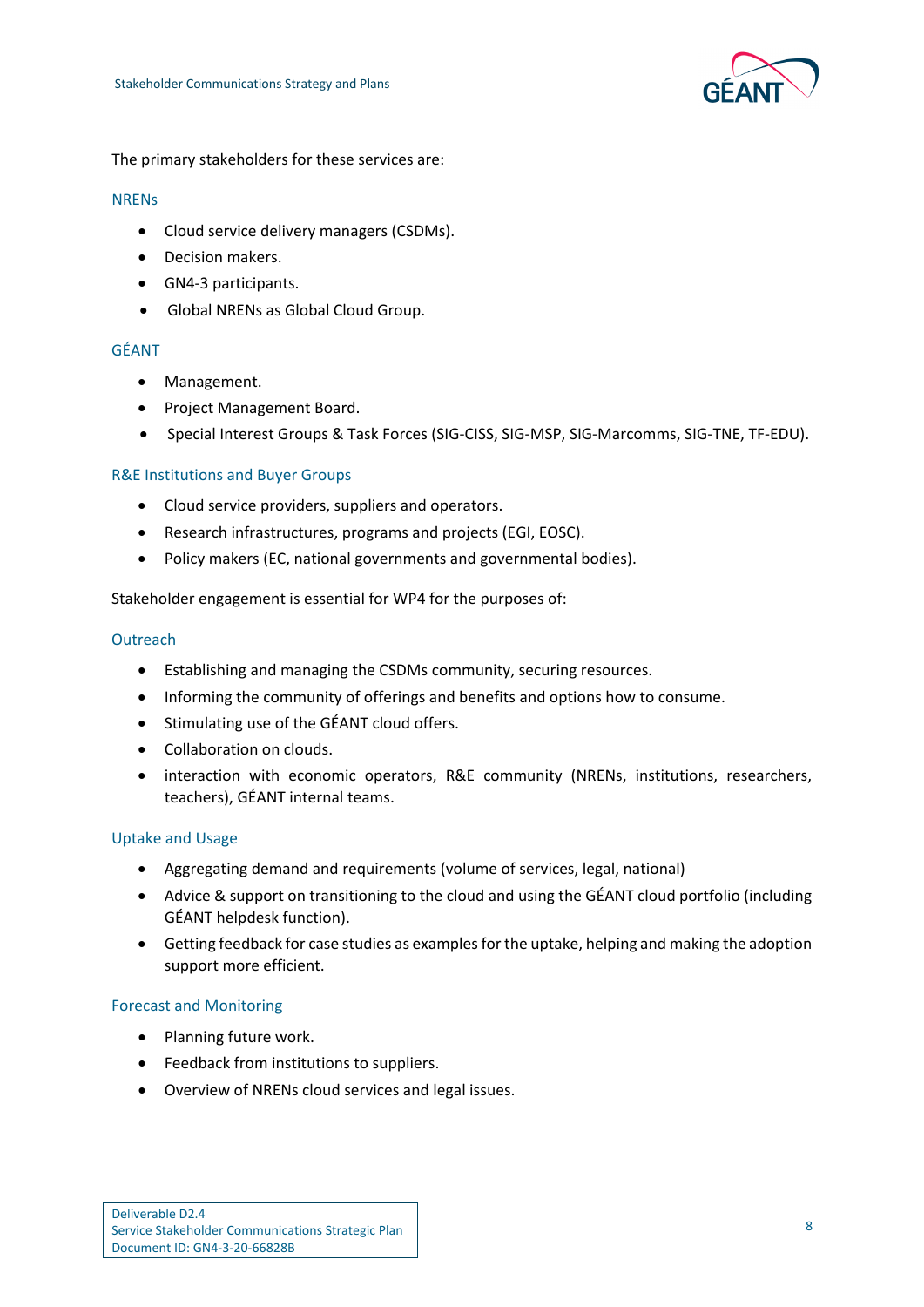

WP4 has a well-established, standalone marketing function which undertakes a range of activities both in conjunction with WP2 and separately. These are

| <b>Activity</b>                                                                                                                                                                                     | <b>Frequency</b>                | <b>Stakeholders</b>                                                                      | <b>Remarks</b>                                                                                                                                                                                                                                                                                                                                                                                                                                                                                                                       |
|-----------------------------------------------------------------------------------------------------------------------------------------------------------------------------------------------------|---------------------------------|------------------------------------------------------------------------------------------|--------------------------------------------------------------------------------------------------------------------------------------------------------------------------------------------------------------------------------------------------------------------------------------------------------------------------------------------------------------------------------------------------------------------------------------------------------------------------------------------------------------------------------------|
| Cloud Forums (meeting,<br>presentations,<br>discussions)                                                                                                                                            | Bi-weekly                       | <b>NREN CSDMs</b>                                                                        | Inform<br>about<br>offerings,<br>discuss processes and issues,<br>record provider presentations<br>with Q&A                                                                                                                                                                                                                                                                                                                                                                                                                          |
| <b>Mailing lists</b>                                                                                                                                                                                | Daily, weekly                   | NREN CSDMs, WP4 Tasks and<br>teams, R&E institutions                                     | General cloud support for<br>NRENs, GÉANT teams and<br>institutions<br>(clouds@geant.org), mailing<br>lists for CSDMs, WP4 Tasks                                                                                                                                                                                                                                                                                                                                                                                                     |
| Internal<br>cloud<br>environments:<br>GÉANT intranet<br>$\bullet$<br>cloud repository<br>laaS Framework<br>service matrix<br>Office365<br>environment<br>GN4-3 WP4 wiki<br>WP4<br>joint<br>calendar | Daily                           | NREN CSDMs, WP4 tasks and<br>teams                                                       | GÉANT<br>cloud<br>document<br>(Framework<br>repository<br>document<br>Agreement<br>packages,<br>preferential<br>quotations,<br>white labelled<br>slides)<br>laaS Framework service matrix<br>(for comparing Framework<br>offerings)<br>Office365 environment<br>for<br>NREN CSDMs for working on<br>documents and sharing more<br>restricted cloud material GN4-<br>3 WP4 wiki and joint Calendar<br>for<br>the<br>WP4<br>teams<br>(participation<br>at<br>events,<br>holidays, travels, occupancy of<br>the joint VC meeting rooms) |
| Cloud website                                                                                                                                                                                       | Daily, weekly,<br>monthly       | GÉANT,<br>NRENs,<br>R&E<br>institutions and end users,<br>cloud providers, policy makers | Cloud portfolio, news, tools,<br>guidelines,<br>resources,<br>user<br>stories,<br>studies,<br>case<br>introduction<br>videos,<br><b>NREN</b><br>vendor<br>and<br>contacts,<br>newsletter<br>subscription,<br>infosheets,<br>posters,<br>presentations                                                                                                                                                                                                                                                                                |
| <b>Blog posts</b>                                                                                                                                                                                   | Monthly                         | <b>NREN</b><br>CSDMs,<br>R&E<br>institutions, end users                                  | For cloud guidelines (security,<br>architecture, strategy)                                                                                                                                                                                                                                                                                                                                                                                                                                                                           |
| (CONNECT<br>Articles<br>magazine, etc.)                                                                                                                                                             | Quarterly                       | GÉANT,<br>R&E<br>NRENs,<br>institutions and end users,<br>cloud providers, policy makers | Informing,<br>showing,<br>highlighting                                                                                                                                                                                                                                                                                                                                                                                                                                                                                               |
| SIG & TF<br>other<br>and<br>community<br>group<br>meetings                                                                                                                                          | 1-3 per year<br>per SIG/TF      | <b>NRENs</b><br>(in<br>Europe<br>and<br>globally), GÉANT                                 | Gather feedback, review of<br>documents,<br>advertise<br>services, discuss, etc.                                                                                                                                                                                                                                                                                                                                                                                                                                                     |
| WP4<br>meetings<br>(Task<br>Leaders, Tasks, Contract                                                                                                                                                | WP4 all hands<br>every 2 years; | GN4-3 WP4 participants                                                                   | Get feedback, work on and<br>review the documents &                                                                                                                                                                                                                                                                                                                                                                                                                                                                                  |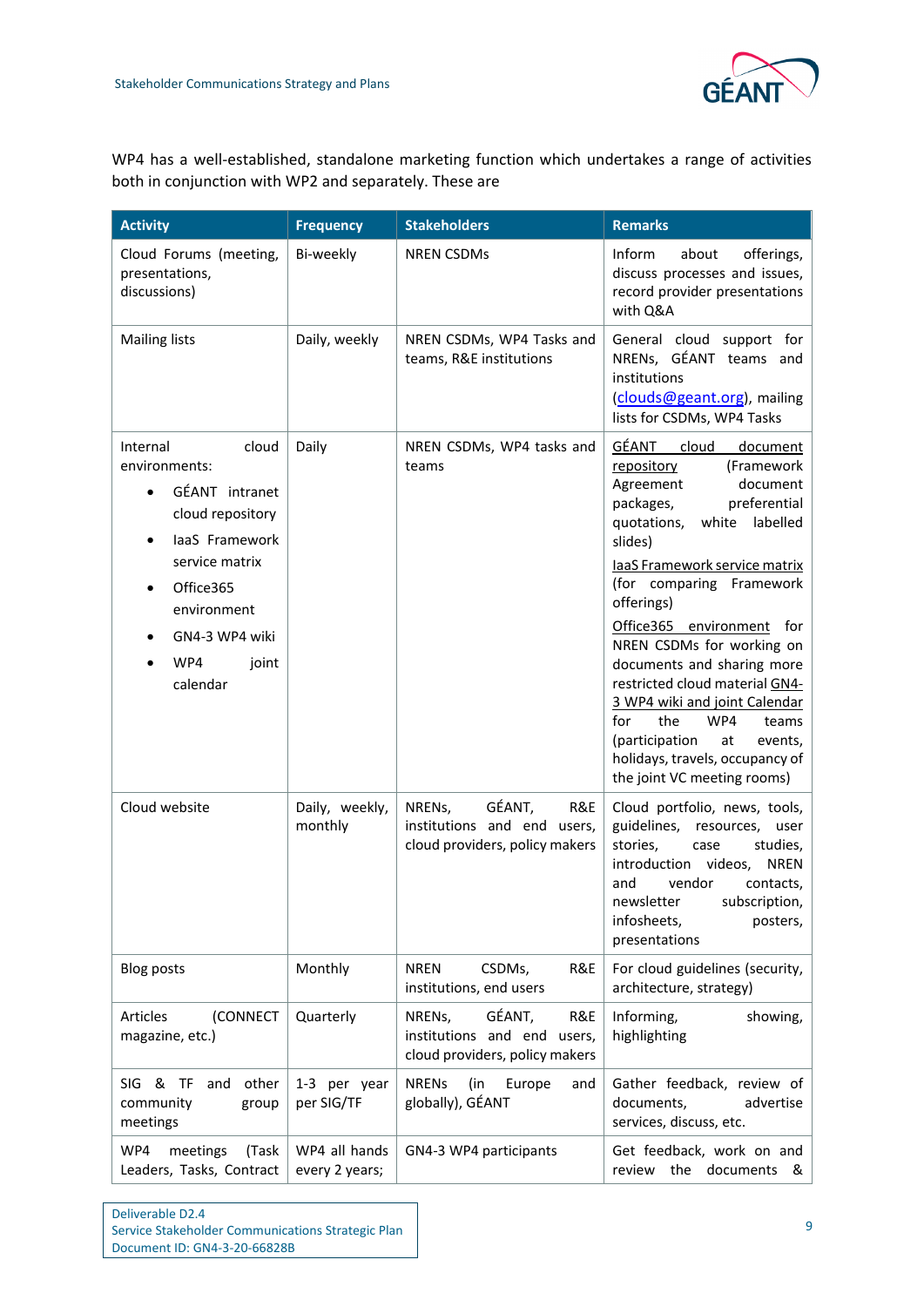

| <b>Activity</b>                                                                 | <b>Frequency</b>                                                                                                  | <b>Stakeholders</b>                                                                                                   | <b>Remarks</b>                                                                                                                                                                                                                                                               |
|---------------------------------------------------------------------------------|-------------------------------------------------------------------------------------------------------------------|-----------------------------------------------------------------------------------------------------------------------|------------------------------------------------------------------------------------------------------------------------------------------------------------------------------------------------------------------------------------------------------------------------------|
| Policy<br>Management<br>Authority, etc.)                                        | Other<br>meetings<br>monthly or bi-<br>monthly                                                                    |                                                                                                                       | processes, advertise services,<br>discuss issues. Both F2F and<br>virtual meetings                                                                                                                                                                                           |
| Trainings and workshops                                                         | GÉANT<br>trainings<br>for<br>$NRENs - once$<br>a year;<br>National<br>trainings with<br>providers<br>on<br>demand | &<br><b>NREN</b><br>CSDMs,<br>$\mathsf{R}$<br>E<br>institutions                                                       | Get feedback, show, inform<br>both publicly and internally in<br>GN4-3 and internally among<br>GÉANT SIGs and teams. Also in<br>collaboration with providers.                                                                                                                |
| <b>TNC</b>                                                                      | Once a year                                                                                                       | GÉANT,<br>R&E<br>NRENs,<br>institutions and end users,<br>cloud providers, policy makers                              | Cloud<br>presentations,<br>workshops, sessions, demos,<br>posters, meetings (incl Global<br>Clouds), cloud cafe                                                                                                                                                              |
| GN4-3 Symposium                                                                 | Every 2 years                                                                                                     | NREN decision maker, GN4-3<br><b>GEANT</b><br>participants,<br>management,<br><b>NREN</b><br>management and employees | Get feedback, show the work,<br>advertise the services, etc.                                                                                                                                                                                                                 |
| talks<br>Papers<br>and<br>at<br>national<br>and<br>international<br>conferences | 4-5 per year                                                                                                      | NRENs, R&E institutions, end<br>users, policy makers                                                                  | Get feedback, advertise the<br>GÉANT clouds portfolio and<br>offerings, collaboration                                                                                                                                                                                        |
| Recorded webinars and<br>infoshares                                             | 3-4 per year                                                                                                      | GÉANT,<br>R&E<br>NRENs,<br>institutions and end users,<br>policy makers                                               | Inform the NRENs and public<br>about the possibilities and<br>processes of GÉANT clouds<br>and<br>of<br>cloud<br>providers<br>GÉANT.<br>available<br>through<br><b>Both</b><br>publicly<br>available<br>recordings and with restricted<br>access with more sensitive<br>data |
| Chatbot                                                                         | Daily                                                                                                             | All target groups                                                                                                     | Replacing ever growing FAQ in<br>time                                                                                                                                                                                                                                        |
| Periodical reporting                                                            | Monthly,<br>quarterly,<br>annually                                                                                | GÉANT management, NREN<br>management                                                                                  | Inform about the WP4 work,<br>justify investments, monthly<br>vendor reports about the laaS<br>Framework consumption for<br><b>NRENs</b>                                                                                                                                     |
| Cloud surveys                                                                   | Once every 2<br>years                                                                                             | Cloud contacts and decision<br>makers of NRENs and R&E<br>institutions, cloud end users                               | Get feedback for measuring<br>the needs and problems,<br>advertise the GÉANT clouds<br>portfolio and offerings, plan<br>the future                                                                                                                                           |

<span id="page-12-0"></span>Table 3.2: WP4 stakeholder engagement plan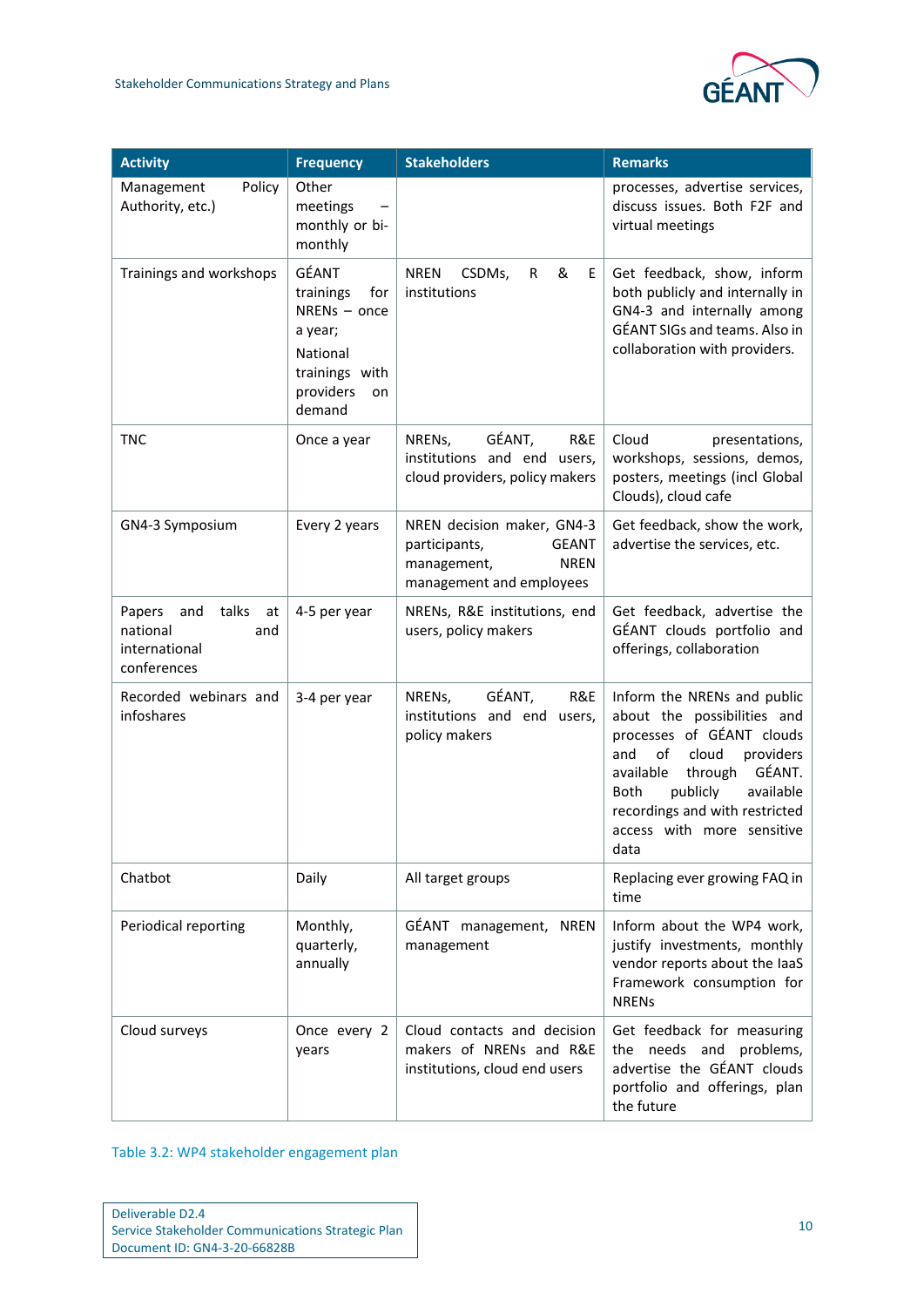

## <span id="page-13-0"></span>**3.1.1 Marketing Activities Summary**

### **Tactical**

The redesign of the clouds website (using the new Herald Theme Wordpress environment) was delayed due to the need to advance the InAcademia service's presence and the accelerated development and deployment of eduMEET and eduVPN. The development of eduMEET (as the beta services since October 2019) and the associated eduTURN platform were accelerated from March 2020, hence the new website and supporting marketing were completed in March 2020. The success of eduMEET during the early stages of the COVID-19 pandemic indicates high levels of demand for the service, which therefore will require additional marketing support in Period 2.

In addition, new service providers will continue to be added to the current service catalogue. The deferment of the clouds website design has enabled WP2 to gain additional experience with the new infrastructure on smaller service websites which will reduce the implementation time for the new clouds website.

Training activities targeted primarily at technical audiences, including technical webinars, will be undertaken alongside the WP4 team.

### **Strategic**

In preparation for the publication of the results of the Open Clouds for Research Environments(OCRE) project, a range of awareness-raising activities are planned with the other project partners to ensure user stakeholders are participating in the tender process.

## **OCRE**

The Open Clouds for Research Environments project (OCRE), aims to accelerate cloud adoption in the European research community, by bringing together cloud providers, Earth Observation (EO) organisations and the research and education community, through ready-to-use service agreements and with €9.5 million in adoption funding.

OCRE, which was launched in January 2019, will address this by running a pan-European tender and establishing framework agreements with cloud service providers that meet the specific requirements of the research community, saving institutions the time-consuming and complex process of doing this themselves.

Although OCRE is a separate project, GÉANT is a consortium member of OCRE and is using its experience gained during the IaaS Framework Tender process to support this activity. The results of the OCRE project will therefore colour the cloud service aspects of WP4 and the required marketing activities.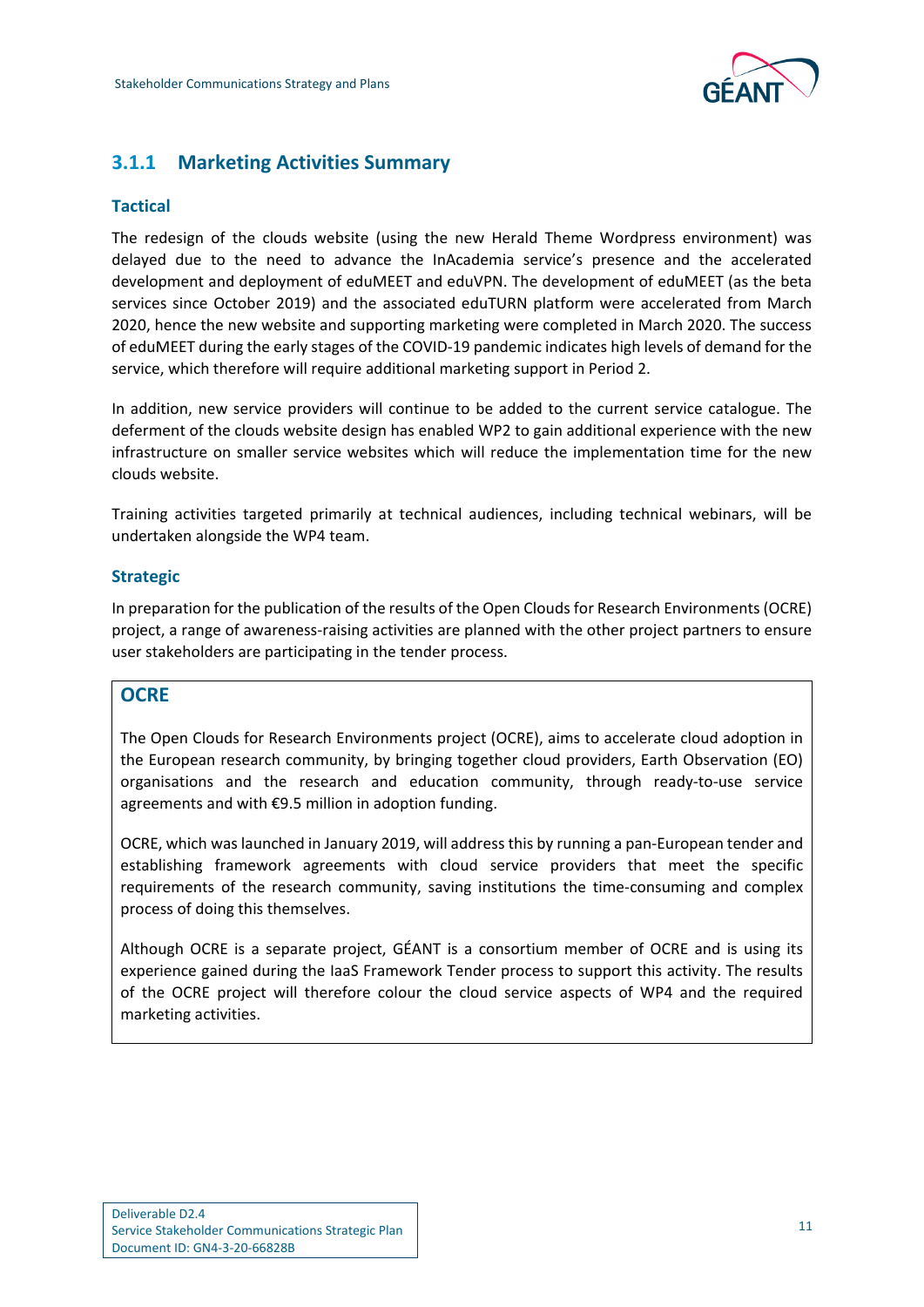

## <span id="page-14-0"></span>**3.2 WP5 Trust and Identity Plan**

The primary stakeholders for WP5's T&I services are NRENs and Institutions, while their secondary stakeholders are end users, principally of eduroam and InAcademia. The services in WP5's portfolio are listed i[n Table 3.2.](#page-14-2)

| <b>Service</b> | <b>Task</b>     | <b>Period 2 Plan</b>                                          |
|----------------|-----------------|---------------------------------------------------------------|
| eduGAIN        | Task 1          | Incremental improvements                                      |
| eduroam        | <b>Task 1.1</b> | Incremental improvements                                      |
| eduTEAMS       | <b>Task 1.2</b> | Incremental improvements                                      |
| InAcademia     | <b>Task 1.4</b> | Launched in Q1 2020 - ongoing<br>NREN and partner recruitment |

#### <span id="page-14-2"></span>Table 3.3: WP5 Service Portfolio

Promotional activities are expected to take place around developments in particular for the eduGAIN, eduroam, InAcademia and eduTEAMS services, as follows:

- eduGAIN developments will be focused around supporting services (F-ticks, central security function) and supporting continued outreach – particularly towards emerging Identity Federations.
- eduroam developments in eduroam managed IdP will be the principal promotional activity in Period 2. Cross-promotion of eduVPN and WiFiMon will also take place.
- InAcademia was launched in February 2020 and Period 2 activities will focus on NREN adoption and service provider recruitment.
- eduTEAMS adoption greatly increased during 2019 with many research infrastructures using it to build their community AAI. Specific communication will be required to promote the achievements of eduTEAMS; details of this will be investigated in collaboration with the eduTEAMS Service Owner and WP5 Activity Leaders.

## <span id="page-14-1"></span>**3.2.1 Marketing Activities Summary**

### *Video*

Following the success of the new eduroam promotional video [eduroam vid], which has been adopted by a number of NRENs and translated and subtitled into 8 languages the strategic plan will be to implement similar videos for InAcademia to support adoption and supplier recruitment and to raise awareness of the service with potential end users.

Longer form informational/educational videos, about 15-20 minutes in length, may need to be produced, including How and What information, for:

- AAI Services
- eduTEAMS
- InAcademia

Deliverable D2.4 Service Stakeholder Communications Strategic Plan Document ID: GN4-3-20-66828B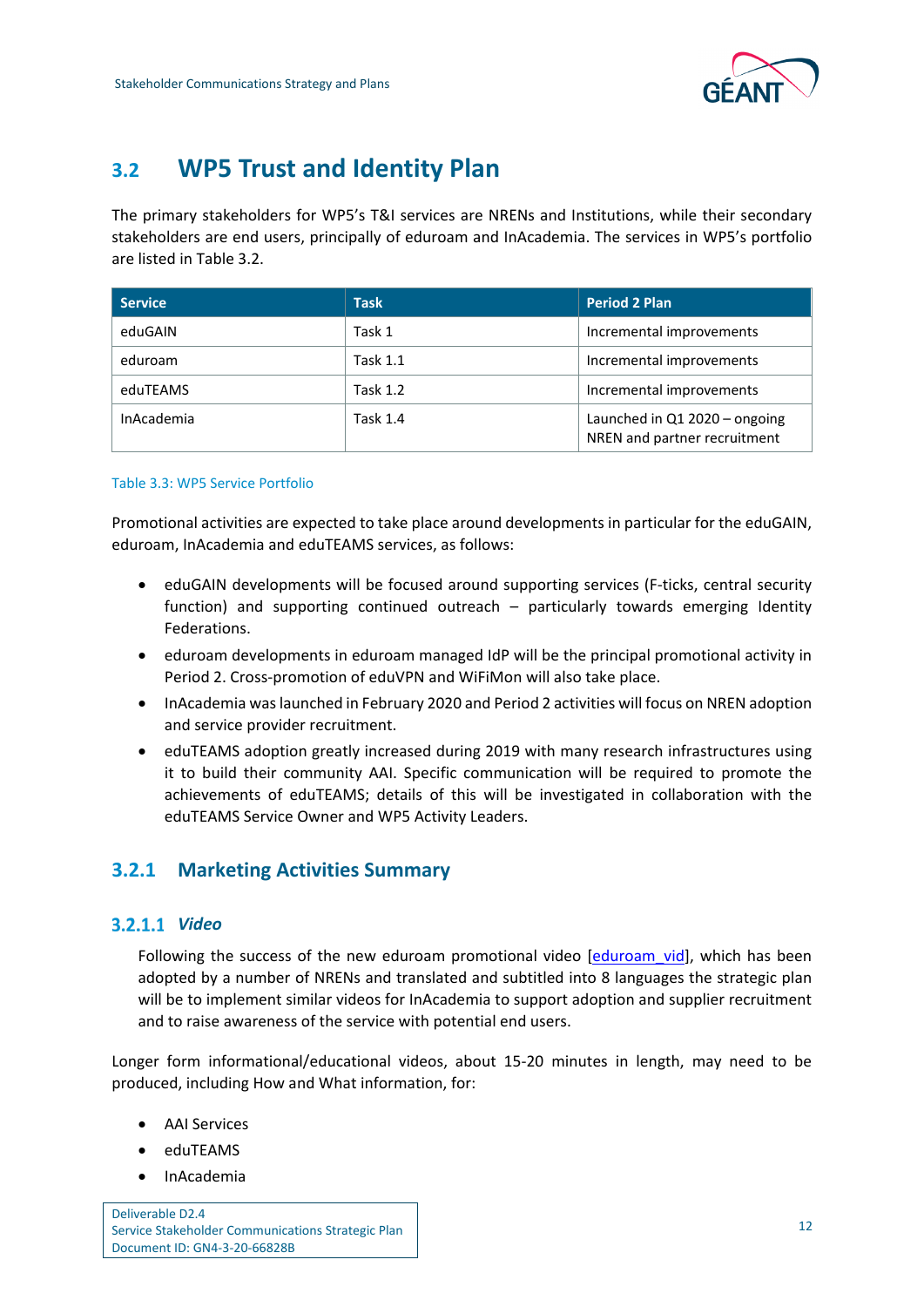

The intended audience for these will be the technical decision makers of NRENs and Institutions.

As these are educational videos with highly technical content and language and a need for accuracy, the initial content is likely to be generated by the work package and then formatted and produced by WP2 T2.

## *Other Tactical Materials*

Other materials produced *ad hoc* for specific events and campaigns may include:

- Branded webcam covers "eduGAIN, helping protect your on-line identity".
- Pull-ups/ Feather Flags for events.

These are primarily focused on the secondary users and in-country production will be undertaken with core designs being produced by Work Package 2 for NREN customisation and production.

• Posters/Infographics (usually for IT departments).

These are focused on the primary audience within NRENs as well as Institutions. Again, these will be centrally designed with options for in-country customisation – usually focused on country-specific calls-to-action.

## *Website*

The T&I pages of the geant.org site are being updated to improve navigation between the various activities and include additional information, such as from REFEDS, AARC results, etc. The eduGAIN and eduroam sites will also be revamped in P2 to reflect the new branding of service websites.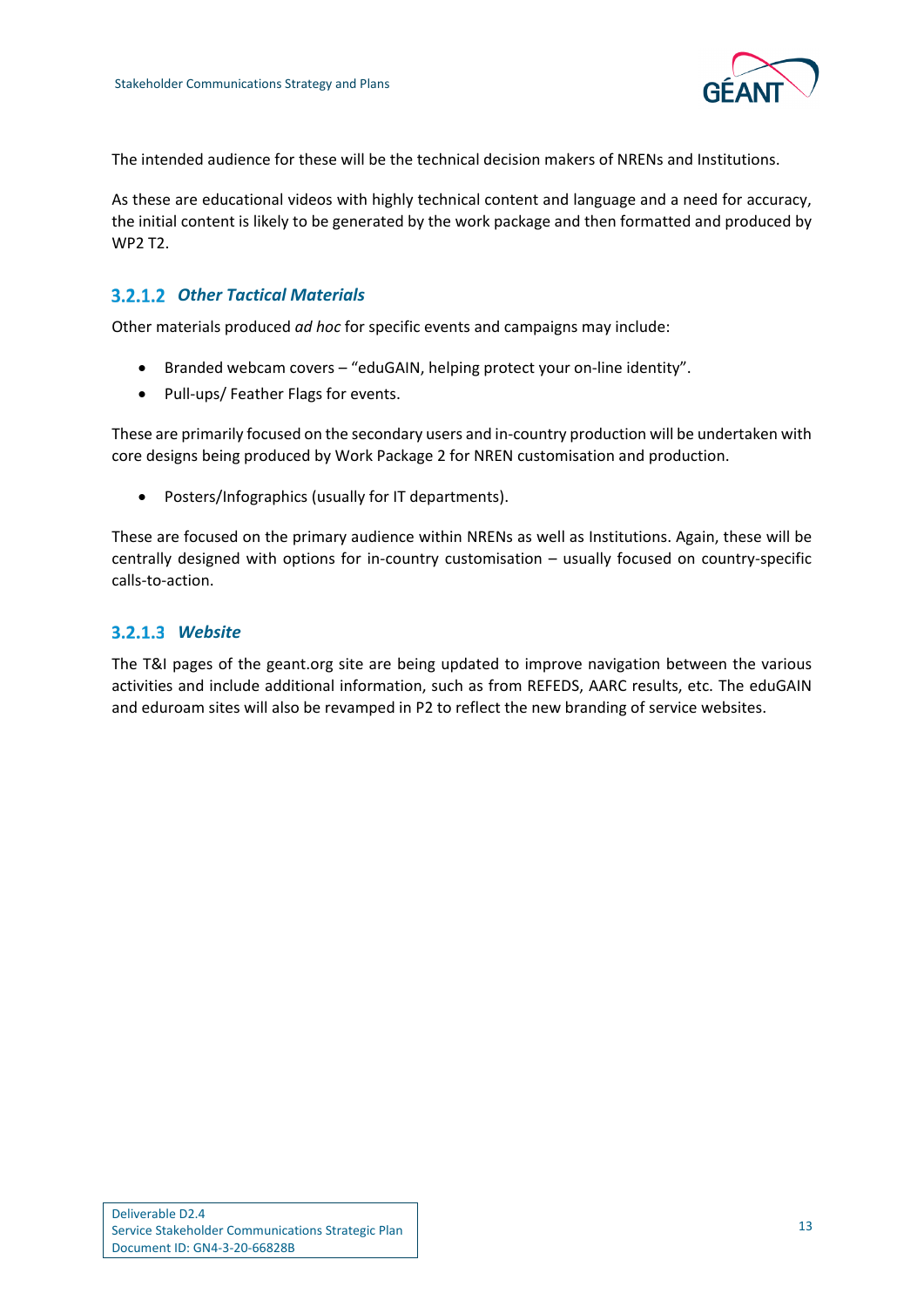

## <span id="page-16-0"></span>**3.3 WP6/WP7 Connectivity Services Plan**

Connectivity services, as managed and developed under Work Packages 6 and 7 are principally focused on NREN partners/stakeholders and as such require largely functional marketing and communication of new developments and enhancements. Therefore, these services offer reduced scope for outbound Impact Marketing or demand generation.

However, some services, in particular perfSONAR, NMaaS and WiFiMon are of direct utility to end institutions served by the NRENs, and thus benefit from such marketing.

| <b>Service</b>                            | <b>Work Package</b> | <b>Period 2 Plan</b>                                                                                              |
|-------------------------------------------|---------------------|-------------------------------------------------------------------------------------------------------------------|
| <b>GÉANT IP</b>                           | WP7                 | Static till GN4-3N                                                                                                |
| <b>GÉANT Plus</b>                         | WP7                 | Replaced by GCS in June 2020<br>Delivery mechanism changes, no<br>functional changes                              |
| GÉANT Lambda                              | WP7                 | Static till GN4-3N                                                                                                |
| GÉANT Open                                | WP7                 | No changes planned                                                                                                |
| <b>MDVPN</b>                              | WP7                 | No changes planned                                                                                                |
| L3VPN                                     | WP7                 | Stable - no changes                                                                                               |
| perfSONAR                                 | WP <sub>6</sub>     | Continued support and<br>improvements                                                                             |
| perfSONAR Consultancy and<br>Expertise    | WP <sub>6</sub>     | Continued support                                                                                                 |
| PMP (Performance Measurement<br>Platform) | WP <sub>6</sub>     | Ongoing maintenance and<br>support with updates to the<br>supporting software and potential<br>hardware upgrades. |
| <b>NMaaS</b>                              | WP <sub>6</sub>     | Launched in 2018. Continued<br>support and improvements                                                           |
| WiFiMon                                   | WP <sub>6</sub>     | Launched in July 2020. Continued<br>support and improvements                                                      |

GÉANT's connectivity services are listed in [Table 3.3](#page-16-2) below.

<span id="page-16-2"></span>Table 3.4: WPs 6/7 Service Portfolio

## <span id="page-16-1"></span>**3.3.1 Marketing Activities Summary**

Until new services are implemented via GN4-3N, marketing activity for connectivity services will focus on the new network.geant.org site which will progressively include new connectivity service information in addition to technology and project information.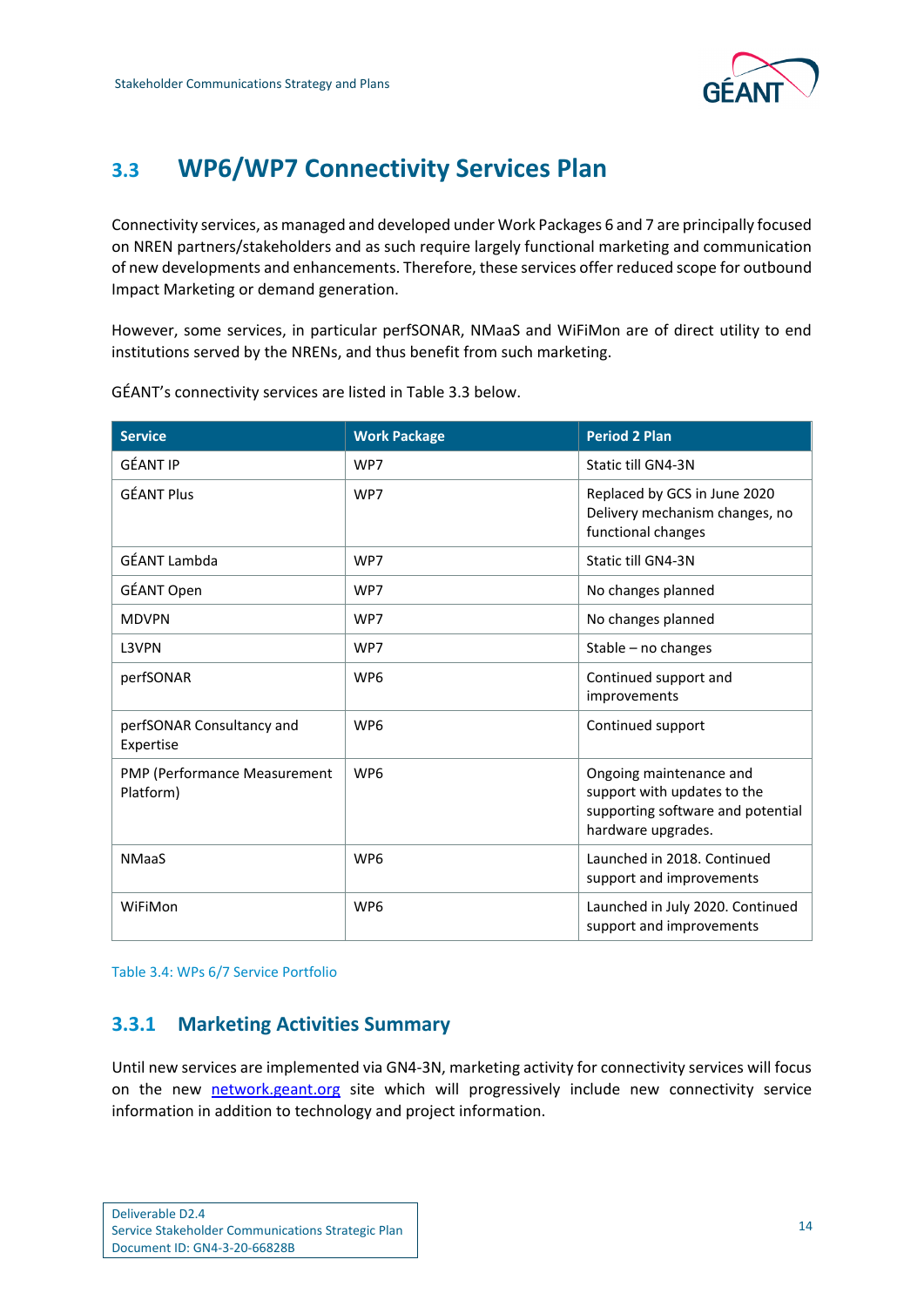

### **NMaaS (Network Management as a Service)**

NMaaS was launched formally in 2018. A micro-site within geant.org has been created and this will be developed and enhanced as required.

NMaaS promotion will now be focused on institutions and larger projects that require network management facilities to support their infrastructure. This will require a new marketing strategy to directly address these stakeholders.

### **perfSONAR**

perfSONAR is the international collaboration developing the perfSONAR software. Marketing activities for this service will continue in conjunction with the development teams.

### **perfSONAR Consultancy and Expertise (C&E)**

This activity supports user groups with expert advice on the implementation and use of perfSONAR in four key areas:

- Help to ensure that design measurement architectures and infrastructures based on perfSONAR fit the performance monitoring and measurement needs of the requesting party.
- Specific training on perfSONAR deployment, usage and best practices.
- Extra support to deploy and operate perfSONAR provided by GÉANT and NRENs, as requested.
- Maintenance and operation of a set of perfSONAR services useful to the global perfSONAR community and GÉANT area perfSONAR users in particular.

### **Performance Measurement Platform**

The Performance Measurement Platform (PMP) enables NREN and Universities operations teams to gain an understanding of perfSONAR's functionalities and, at the same time, provides an infrastructure to assess the performance of the GÉANT backbone as seen by its users. PMP consists of:

- Low-cost hardware nodes with pre-installed perfSONAR software that are deployed in GÉANT collaborating organisations (largely NRENs) in Europe and beyond.
- Central components including a central Measurement Archive (MA) and a Dashboard.

PMP marketing will be focused on supporting the roll-out of this service more widely as the footprint expands. This marketing will be focused on technical materials and support.

### **WiFiMon**

As the newest service in the WP6 portfolio, there will be a strong focus on promoting its availability to the potential user community. As with NMaaS, the WiFiMon service targets end institutions, therefore will also require a new marketing strategy to directly address these stakeholders. WiFiMon provides a means by which the user experience of eduroam-enabled WiFi networks can be measured.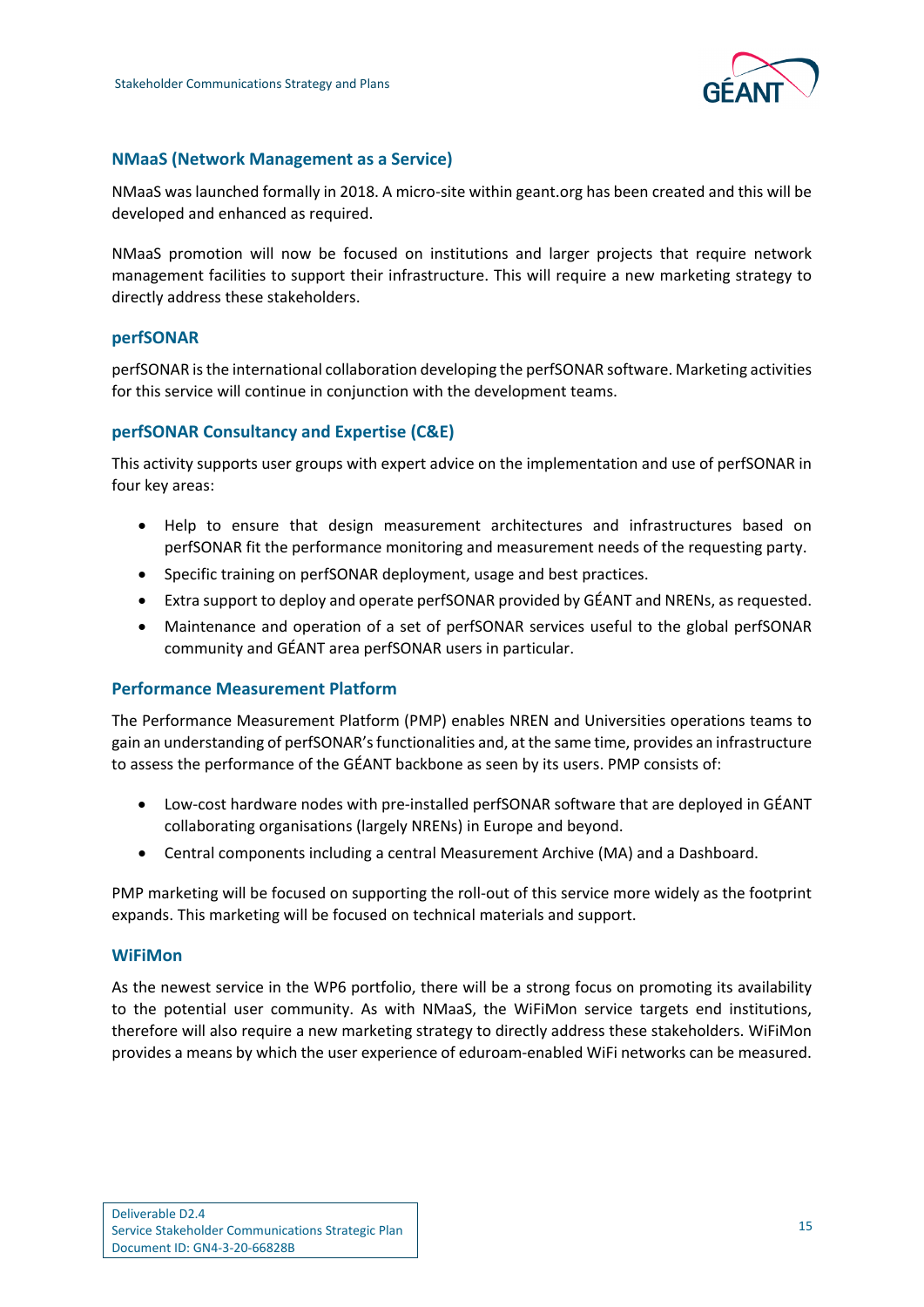

## <span id="page-18-0"></span>**3.4 WP8 Security**

Work Package 8 is a new WP within GN4-3 and collates individual security-related activities that were previously distributed across Service Activities (SAs) in previous iterations of the GÉANT project. Most WP8 services are still in very early stages of development with limited P2 marketing required.

The primary stakeholders for these services are technical NREN security and network management teams. However, two activities (eduVPN and 2020 Cybersecurity Month) have additional secondary focus on end users. WP8 services are listed in [Table 3.4](#page-18-1) below.

|                                          | <b>Task</b>       | <b>Period 2 Plan</b>       |
|------------------------------------------|-------------------|----------------------------|
| <b>SOC</b>                               | T3.1              | No short-term requirements |
| Vulnerability assessment as a<br>Service | T3.2              | No short-term requirements |
| <b>DDoS Scrubbing</b>                    | T3.3              | Incremental developments   |
| <b>DDoS</b>                              | T3.3              | No short-term requirements |
| Firewall on Demand                       | T3.4              | No short-term requirements |
| eduVPN                                   | T <sub>3</sub> .5 | Launched March 2020        |

<span id="page-18-1"></span>Table 3.5: WP8 Service Portfolio

### **Cybersecurity Month 2020 (October)**

This is a tactical marketing activity with stakeholders that include both technical teams and end users. The activity will include the publishing of security-focused blog posts (aimed at the primary stakeholder audience comprised of institutional users and other NRENs) to share best practice and the use of social media (particularly the @eduroam accounts) to demonstrate the security features of eduroam and eduGAIN. This will be a continuation of the 2019 work, learning from the experiences of that campaign. There will be an extension to include regular outreach to NREN marcomms teams to provide localised customisation of the content for national audiences.

### **eduVPN**

eduVPN has been identified as the network service that will require the most marketing activity in the first half of P2. This will focus on the rebranding of the service, the app and the website.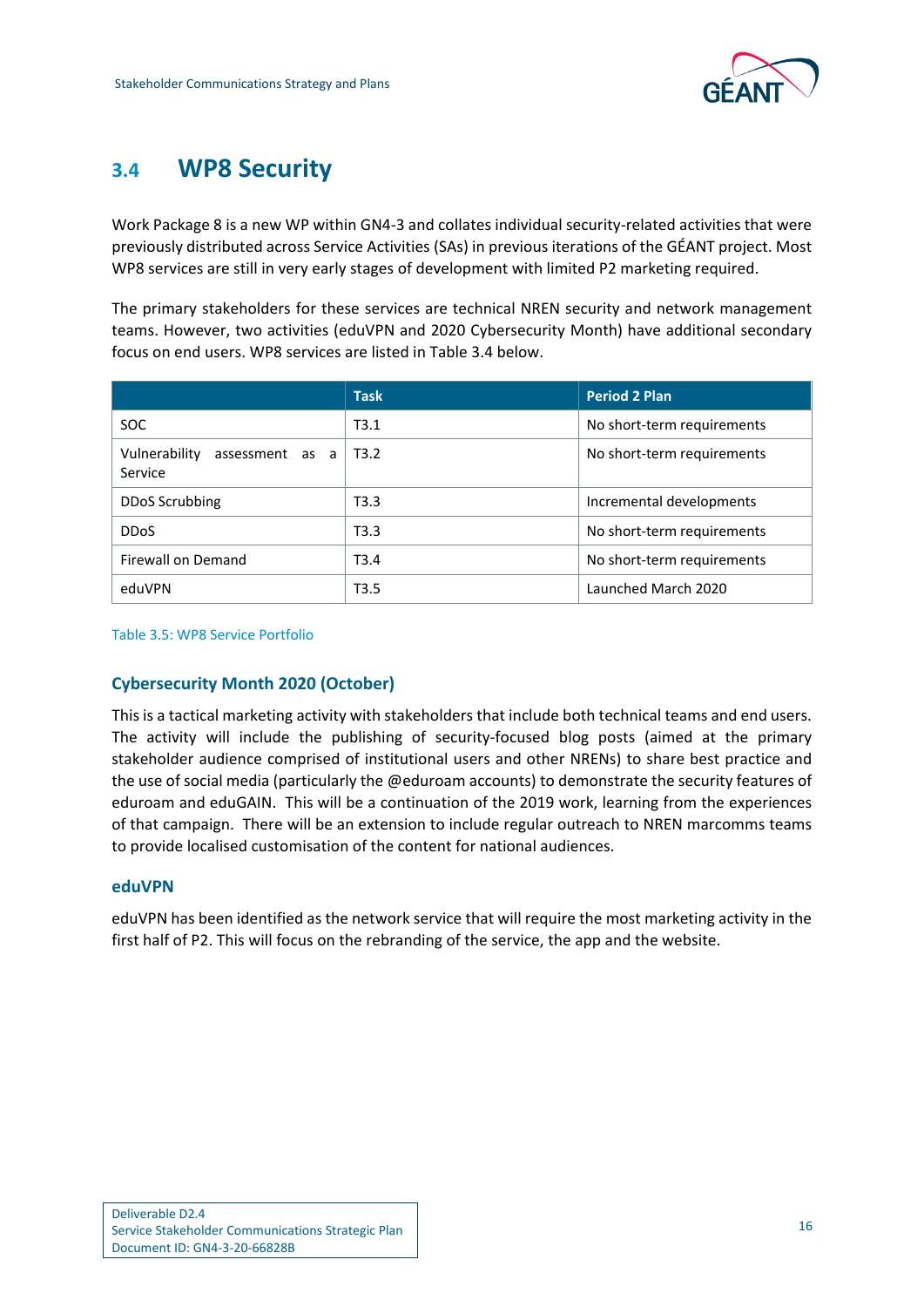

## <span id="page-19-0"></span>**<sup>4</sup> Conclusions**

All services within the GN4-3 Service Portfolio have differing communications requirements and as such, a single communications strategy is unlikely to be suitable for all needs.

Service marketing needs to provide two separate types of information:

- Promotional raising awareness of a service either awareness of a new/planned service or awareness to new user groups
- Functional Providing the adopters of the service the required information to enable them to make a selection of the service and/or implement and support the service post-adoption.

By identifying the different stakeholder communications requirements, it is possible to tightly focus the communications activities for each family of services and ultimately for each individual service according to its needs.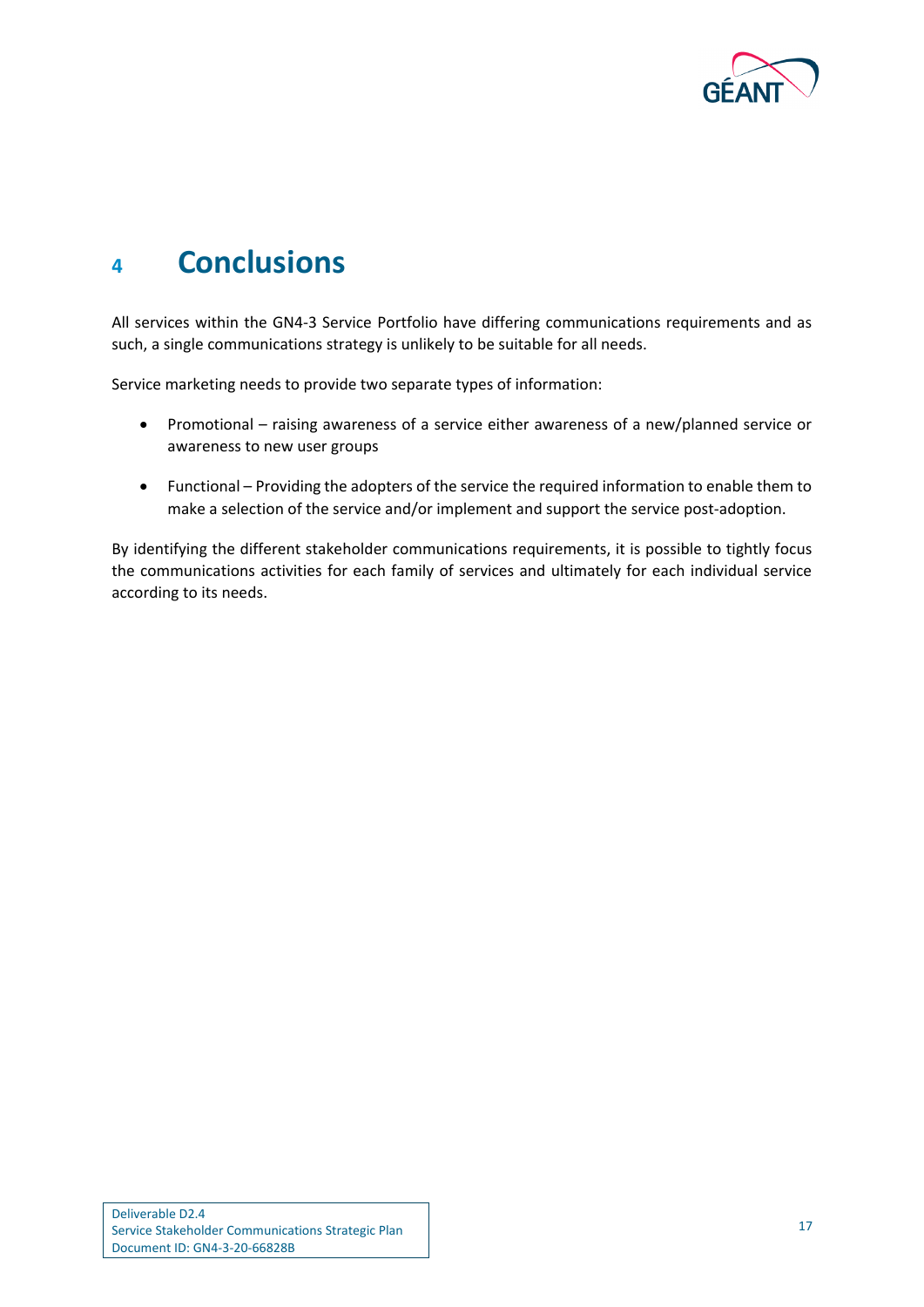

# <span id="page-20-0"></span>**References**

<span id="page-20-3"></span><span id="page-20-2"></span>

| $[D2.2]$      | https://www.geant.org/Projects/GEANT Project GN4-                                        |
|---------------|------------------------------------------------------------------------------------------|
|               | 3/GN43 deliverables/D2-2 Service-Stakeholder-Communications-                             |
|               | Strategic-Plan.pdf                                                                       |
| [eduroam vid] | https://www.youtube.com/watch?v=OkpQAmVBaGs                                              |
|               | [Goldfish_Infographic] https://blog.hubspot.com/marketing/human-attention-span-decreased |
|               |                                                                                          |

# <span id="page-20-1"></span>**Glossary**

| <b>AIDA</b>     | Awareness, Interest, Desire, Action                                                                                                                                                                                                                                                  |
|-----------------|--------------------------------------------------------------------------------------------------------------------------------------------------------------------------------------------------------------------------------------------------------------------------------------|
| AAI             | Authentication and Authorisation Infrastructure                                                                                                                                                                                                                                      |
| <b>AARC</b>     | Authentication and Authorisation for Research and Collaboration                                                                                                                                                                                                                      |
| C&E             | <b>Consultancy and Expertise</b>                                                                                                                                                                                                                                                     |
| <b>CAT</b>      | Configuration Assistant Tool (eduroam)                                                                                                                                                                                                                                               |
| <b>CSDM</b>     | Cloud service delivery manager                                                                                                                                                                                                                                                       |
| <b>DDoS</b>     | <b>Distributed Denial of Service</b>                                                                                                                                                                                                                                                 |
| eduGAIN         | A service that enables the trustworthy exchange of information related to identity,<br>authentication and authorisation between the GÉANT Partners' federations.                                                                                                                     |
| eduMEET         | A Video Conferencing service developed for the Research and Education community                                                                                                                                                                                                      |
| eduPKI          | A service that provides Public Key Infrastructure (PKI) certificates for GN3 services.<br>This ensures that the communication between the servers and users of the services<br>is secure and reliable                                                                                |
| eduroam         | A global service that provides secure roaming connectivity                                                                                                                                                                                                                           |
| eduTEAMS        | A platform providing turn-key solutions for creating and managing Community AAIs<br>following the AARC Blueprint Architecture                                                                                                                                                        |
| eduVPN          | A VPN service provided for the international research and education community                                                                                                                                                                                                        |
| <b>EOSC</b>     | European Open Science Cloud                                                                                                                                                                                                                                                          |
| FaaS            | <b>Federation as a Service</b>                                                                                                                                                                                                                                                       |
| GCS             | GÉANT Connection Service – a service enabling automated provisioning and resource<br>reservation through configuration of fully transparent Ethernet circuits over the<br>GÉANT network using a set of tools (OpenNSA) based on the Network Service Interface<br>(NSI) protocol      |
| <b>GÉANT IP</b> | Connectivity service providing general-purpose IP (Internet Protocol) transit<br>between participating NRENs and other approved research and education partners<br>and providers, ensuring high-bandwidth, international Internet connectivity for over<br>50 million academic users |
|                 | GÉANT Lambda Connectivity service providing dedicated, transparent 10Gbps or 100Gbps                                                                                                                                                                                                 |
|                 | wavelengths between any two GÉANT PoPs especially serving users with extreme                                                                                                                                                                                                         |
|                 | networking demands, for example large-scale research projects                                                                                                                                                                                                                        |